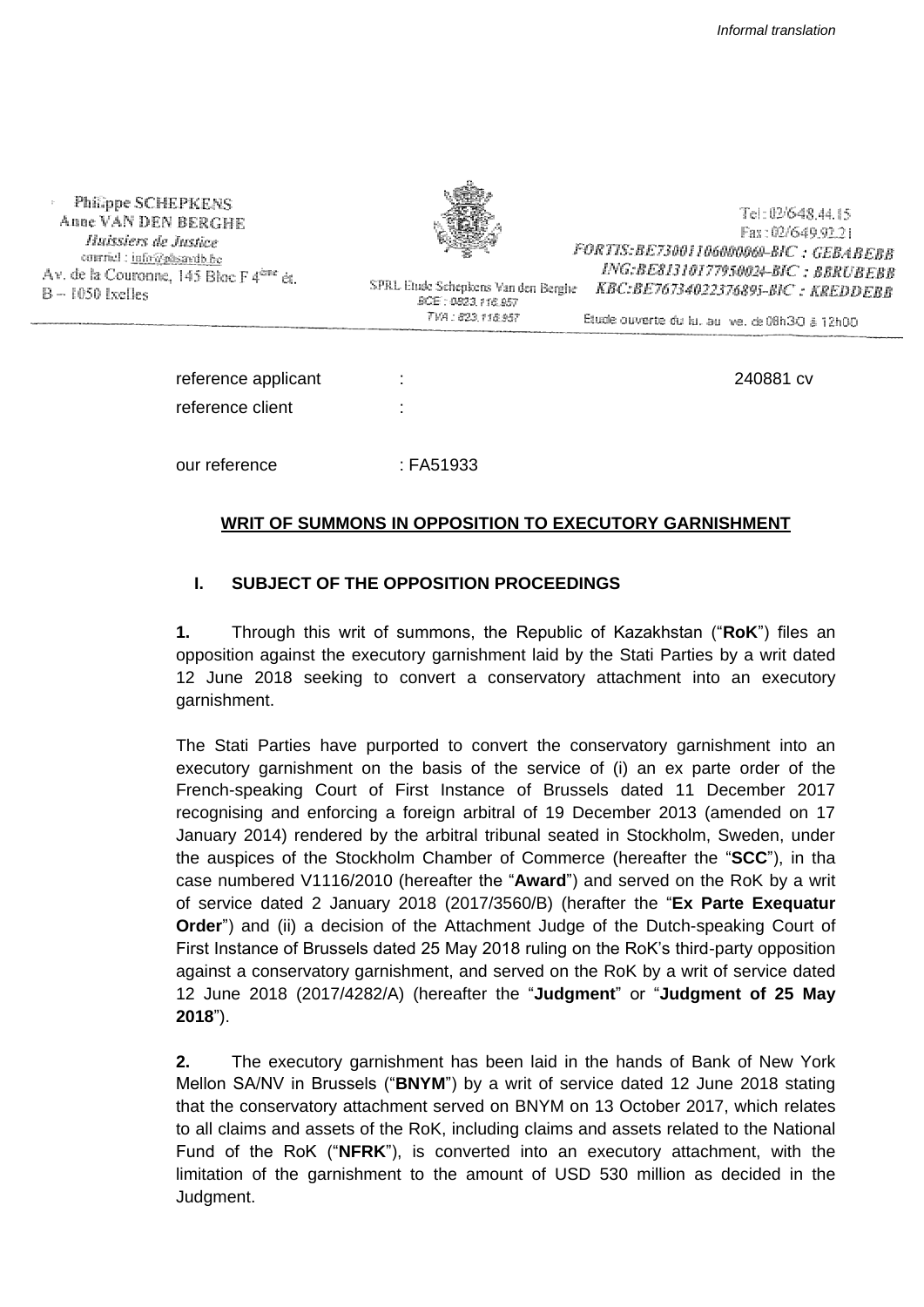**3.** By the present summons, the RoK raises an opposition to the executory attachment on the basis of the following **three grounds**:

- It has not been established that the garnishee, BNYM, owes a debt towards the seized debtor, the RoK, and the allegation (which is completely unfounded) according to which there could potentially exist such a debt is the subject of a dispute brought before the English courts acting on the merits, pursuant to the Judgment of 25 May 2018, consequently (i) pending the resolution of this dispute, no asset can be released by BNYM in the hands of the bailiff, (ii) the execution process in Belgium must be stayed, and, (iii) in so far as necessary, the executory garnishment must be lifted;
- There is a currently an unresolved dispute before the French-speaking Court of First Instance in Brussels about the RoK's challenge to the *Ex Parte* Exequatur Order of the Award, with the consequence that (1) the execution process must be stayed until the outcome of these proceedings and (2) the executory effect of the *Ex Parte* Exequatur Order must be suspended;
- The executory garnishment has been laid on non-seizable assets and, as such, must be lifted.

#### **II. OVERVIEW OF THE RELEVANT FACTS**

## **A. THE ARBITRAL AWARD AND THE DISPUTE RELATING TO ITS RECOGNITION AND ENFORCEMENT**

**4.** On 26 July 2010, the Stati Parties instituted arbitration proceedings before the Arbitration Institute of the SCC under the terms of the Energy Charter Treaty (hereafter "**ECT**"), an international treaty signed on 17 December 1994 (and entered into force in April 1998) with the purpose of promoting and protecting foreign investments in the energy sector.

**5.** During the arbitration proceedings, the Stati Parties asserted that the RoK had breached certain provisions of the ECT, and requested compensation for their damages consisting of large sums that they had allegedly invested in the development of oil and gas fields in Kazakhstan, including with respect to the construction of a liquefied petroleum gas (LPG) plant.

**6.** The Arbitral Tribunal was composed of three arbitrators. One of them was chosen by the Stati Parties. The other two arbitrators have been designated by the SCC. The RoK's request to appoint its own co-arbitrator was denied, on the basis that the arbitral tribunal had already been fully constituted (less than seven weeks after the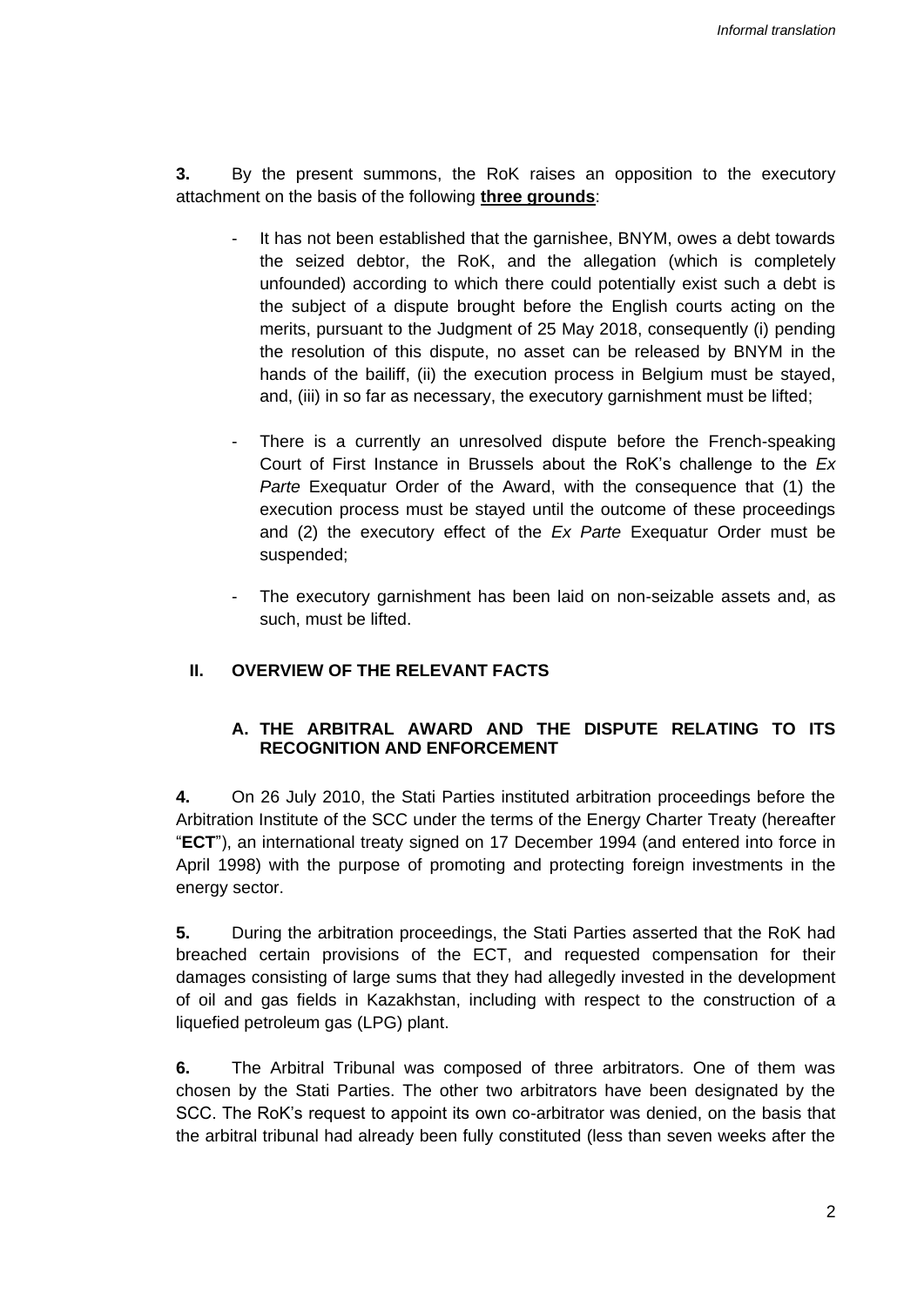institution of the proceedings) even before the RoK appointed its counsel in the arbitral proceedings.

**7.** On 19 December 2013, the Arbitral Tribunal rendered an award, which has been subsequently corrected on 17 January 2014 (collectively "**the Award**"). The Award ordered the RoK to pay the Stati Parties a total of USD 497,685,101.00, to be increased by interest charges and costs.

**8.** It appears from the signature page of the Award (page 414) that Professor Lebedev, the co-arbitrator appointed on behalf of the RoK despite its objection, is recorded as having dissented on the question of the jurisdiction of the Arbitral Tribunal., David R. Haigh, the co-arbitrator appointed by the Stati Parties, is also recorded as having dissented on parts of the quantum analysis. However, neither of them provided a separate dissenting opinion or otherwise explained the basis of their dissent.

**9.** There is an ongoing dispute between the Parties with respect to the recognition and enforcement of the Award in different states. The RoK challenges its recognition and execution on several serious grounds, including the fact that it has appeared, since the delivery of the Award, that it was obtained by fraud on behalf of the Stati Parties. The RoK also invokes the breach of several essential rules of procedure, including with respect to the constitution of the arbitration tribunal.

**10.** The dispute has given rise to diverging decisions in the various countries where the Stati Parties have sought to enforce the Award. Amongst other decisions, the Swedish courts have decided not to set aside the Award (issued under their own law by an arbitral institution established in their own country, the SCC). By contrast, the English courts have ruled that there is enough *prima facie* evidence of the existence of fraud on behalf of the Stati Parties, and ordered a full trial on the question of fraud, to start at the end of the month of October 2018.

## **B. THE EXEQUATUR PROCEEDINGS IN BELGIUM**

**11.** On 13 November 2017, the Stati Parties filed an *ex parte* application with the French-speaking Court of First Instance of Brussels for the recognition and enforcement of the Award in Belgium.

**12.** On 11 December 2017, the French-speaking Court of First Instance of Brussels issued on an *ex parte* basis the Exequatur Order (the "*Ex Parte* **Exequatur Order**").

**13.** On 2 January 2018, the Stati Parties initiated the process for the service, through diplomatic channels, of the *Ex Parte* Exequatur Order on the RoK.

**14.** On 2 February 2018, the RoK brought a third-party opposition in order to obtain the setting-aside of the *Ex Parte* Exequatur Order on the basis of the following reasons (and all others which will be developed in the course of the proceedings) (18/1312/A):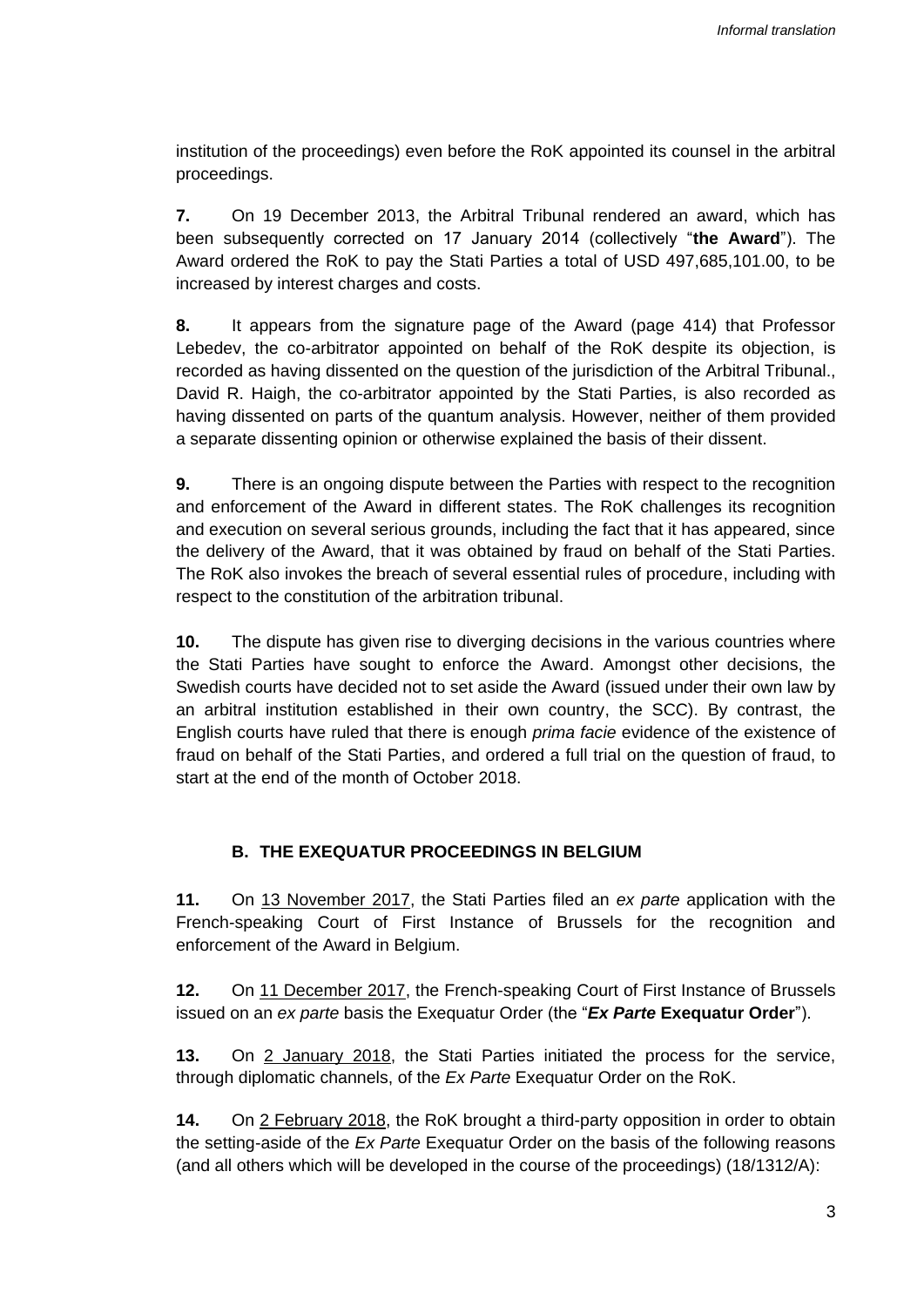- The Court unilaterally seized by the Stati Parties to issue the Ex Parte Exequatur Order is not the competent court. Considering that the arbitral proceedings started in 2010, which is before the entry into force, on 1 September 2013, of the law of 24 June 2013 modifying the Sixth part of the Judicial Code regarding arbitration<sup>1</sup>, the applicable provisions of the Sixth part of the Judicial Code are those that were applicable before their modification per the law of 24 June 2013. Pursuant to the old article 1719, §1, of the Judicial Code, the application for exequatur should have been sought with the President of the Court of First Instance, and not with the Court of First Instance. Consequently, the Stati Parties wrongly seized the Court, which rendered the Ex Parte Exequatur Order pursuant to the new articles 1680, §6 and 1719 to 1721 of the Judicial Code, while these rules are inapplicable to the case;
- the Award was obtained by fraudulent means committed by the Stati Parties before and during the arbitral proceedings. For that reason, the Award cannot validly receive the exequatur in Belgium as it violates public policy. Furthermore, the Award was rendered by an Arbitral Tribunal without jurisdiction based on an inapplicable arbitration clause;
- the Award was issued in arbitration proceedings during which several essential rules of procedure were manifestly violated, to the detriment of the rights of defence and to the right to a fair trial of the RoK.

**15.** On 13 March 2018, an introductory hearing in these proceedings took place. A procedural calendar for exchanging briefs will be determined by the French-speaking Court of First Instance of Brussels in due course.

## **C. THE CONSERVATORY GARNISHMENT**

**16.** On 29 September 2017, namely several weeks prior to obtaining the *Ex Parte* Exequatur Order of 11 December 2017, the Stati Parties filed an *ex parte* application with the Attachment Judge of the Dutch-speaking Court of First Instance of Brussels in order to lay a conservatory garnishment in the hands of BNYM in Brussels, pursuant to Article 1412*quinquies*, §2, 3°, of the Judicial Code, on all claims and assets of the RoK, including claims and assets related to the Saving Fund of the NFRK.

The application seeks to obtain a garnishment solely "*Against: The Republic of Kazakhstan, including: the National Fund of the Republic of Kazakhstan (NFRK)"*.

**17.** On 11 October 2017, the Attachment Judge issued an order granting the Stati Parties the authorisation to lay the said conservatory garnishment **solely** against **the RoK** (hereafter the "**Order**" or "**Conservatory Garnishment Order**"):

 <sup>1</sup> *M.B.*, 28 June 2013, p. 41263.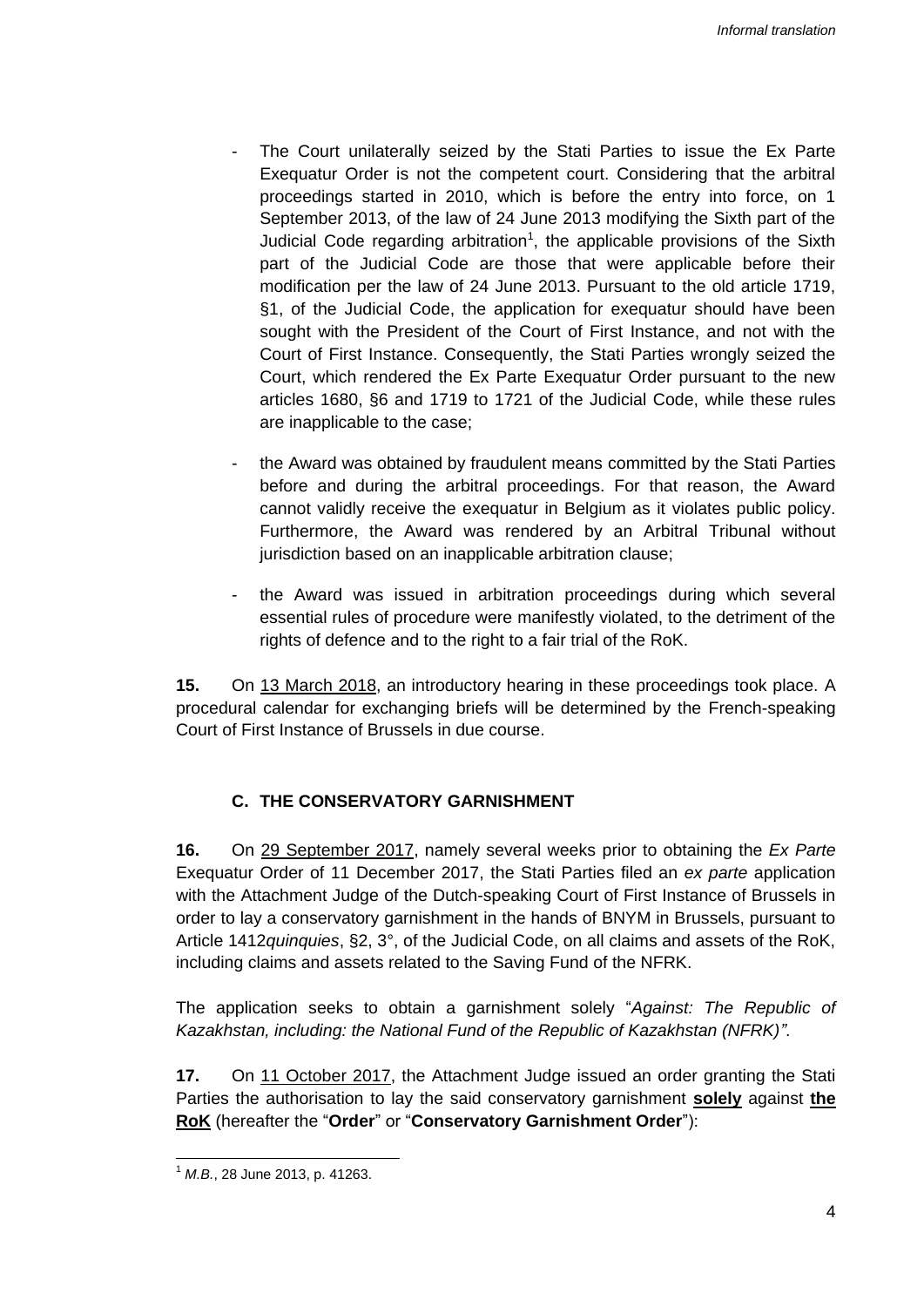"(...) *authorize the applicants to proceed to a conservatory garnishment of the claims and assets that pertain to the "savings fund" in the hands of:*

- *The nv THE BANK OF NEW YORK MELLON, with registered office at 1000 Brussels, Montoyerstraat 46, registered with the CBE with number 806.743.159, against:*

- *The REPUBLIC OF KAZAKHSTAN, Astana, Kazakhstan, with offices amongst others at the following addresses:*

- o *Ministry of Foreign Affairs* (...)
- o *Ministry of Finance* (...)
- o *Ministry of Justice, HOUSE OF MINISTRIES* (...)

*Which includes the NATIONAL FUND OF THE REPUBLIC OF KAZAKHSTAN, with seat at Astana, Kazakhstan for the amount of: in principal, interests and costs: 515.822.966,35 USD*

*costs: 802.103,24 €*".

**18.** On 13 October 2017, the Stati Parties served the Conservatory Garnishment Order on BNYM.

**19.** On 20 October 2017, the Stati Parties then initiated the process for the service, through diplomatic channels, of the Conservatory Garnishment Order on the RoK and of the disclosure of the garnishment to the RoK.

**20.** On or around 31 October 2017, BNYM issued an undated third-party debtor's declaration (hereafter the "**Garnishee Declaration**"). By the Garnishee Declaration, BNYM declared in substance that:

- (A legal predecessor of) BNYM has entered into a GCA dated 24 December 2001 with the National Bank of Kazakhstan ("**NBK**") as counterparty;
- On the basis of the GCA, BNYM holds "*certain securities of the National Fund and Cash on behalf of* [the NBK] *as custodian and banker respectively*";
- BNYM *"cannot fully exclude"* that the RoK (including the National Fund) has or will have claims on BNYM or that BNYM holds assets of or for the RoK which could be the subject of attachment, in view of its contractual relationship with the NBK and the uncertainties of the legal relationship existing between the RoK and NBK;
- In light of these uncertainties, BNYM has frozen cash and securities held on cash and securities accounts with its London branch (as listed in the Annex 1 of its declaration) for a total amount of approximately USD 22 billion (of which approximately USD 589 million in cash);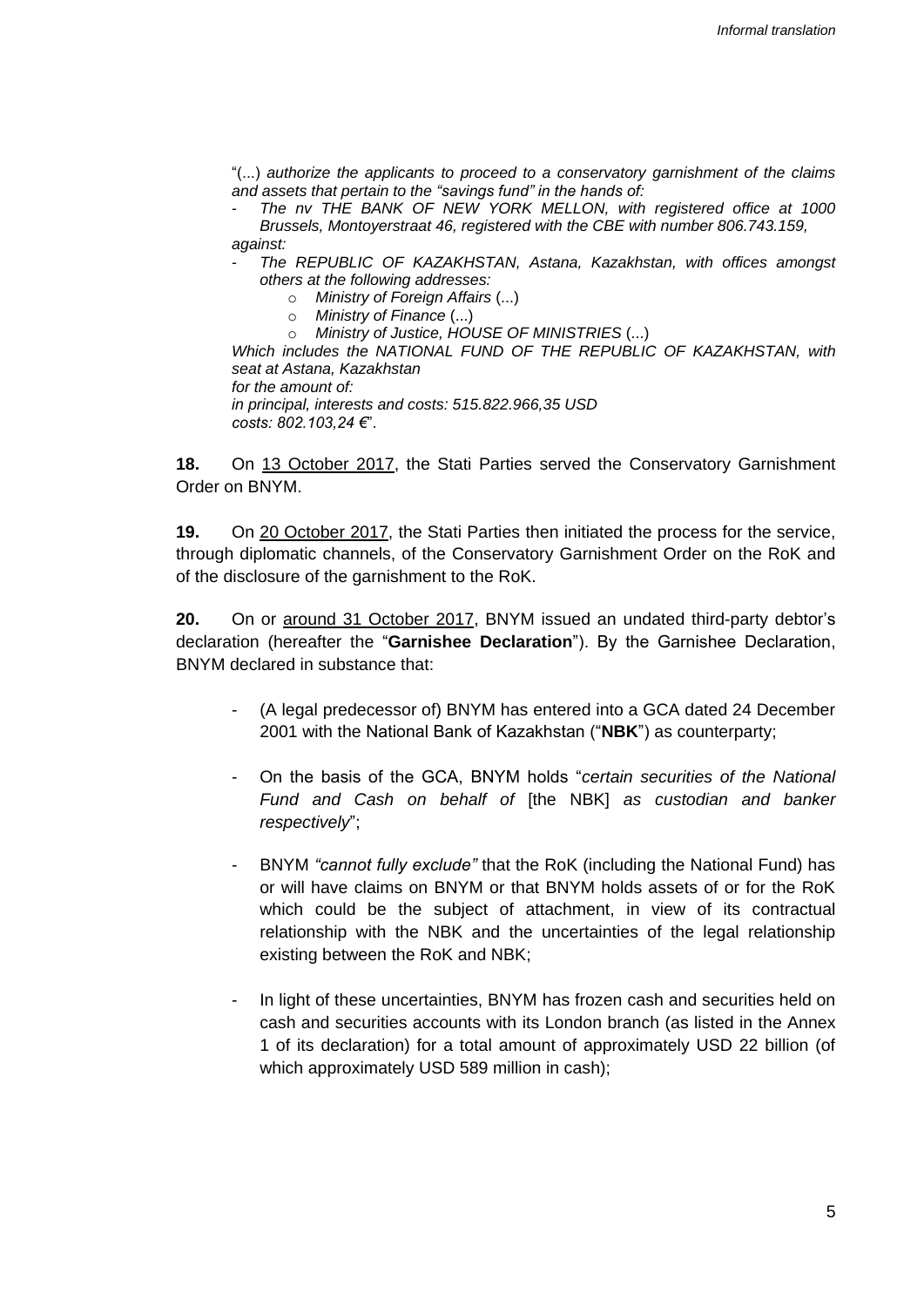- BNYM considers that the "*potential rights of the Republic of Kazakhstan over these assets should be ascertained by the Creditors, the Republic of Kazakhstan and the NBK (either by agreement between these parties or in court proceedings)*".

**21.** On 20 November 2017, the RoK brought a third-party opposition against the Conservatory Garnishment Order to ask for its setting aside and the release of the assets frozen in the hands of BNYM, on the following grounds:

- a garnishment could not have been authorised by a Belgian Court since the assets are located, held and managed outside Belgium;
- a garnishment could not have been authorised as it is contrary to objections based on the *lex causae* (i.e. English law);
- the common conditions for a conservatory garnishment are not fulfilled:
- there is no legal relationship and no delivery obligation between BNYM and the RoK; and,
- the garnished assets enjoy immunity from enforcement.

**22.** On 28 November 2017, the NBK voluntarily intervened in the proceedings also for the purpose to seek the setting aside of the Conservatory Garnishment Order and the lifting of the conservatory garnishment.

**23.** On 30 November 2017, BNYM voluntarily intervened in the proceedings to seek a declaration that it had properly executed, through the issue of the Garnishee Declaration, the Conservatory Garnishment Order.

**24.** On 25 May 2018, the Attachment Judge handed down the judgment. The Attachment Judge decided that the arguments of the RoK and NBK are *"admissible but unfounded"*. The Attachment Judge made the same decision with respect to BNYM's request, which is also declared unfounded.

**25.** The Judgment of 25 May 2018 is subject to appeal, and the RoK does intend to bring an appeal with respect, inter alia, to the findings of the Attachment Judge relating to the territorial location of the assets, to the immunity from execution, and to the common conditions required for conservatory attachment.

**26.** By the Judgment of 25 May 2018, the Attachment Judge decided to *"limit the object of the garnishment of 13 October 2017 to the sum of USD 530 million USD"*. This decision is made on the basis of the fact that Stati Parties had themselves declared (belatedly) their agreement to limit this garnishment to their claim. The Attachment Judge does not make a new authorisation for the attachment of this amount of USD 530 Million. The Attachment Judge merely decides that the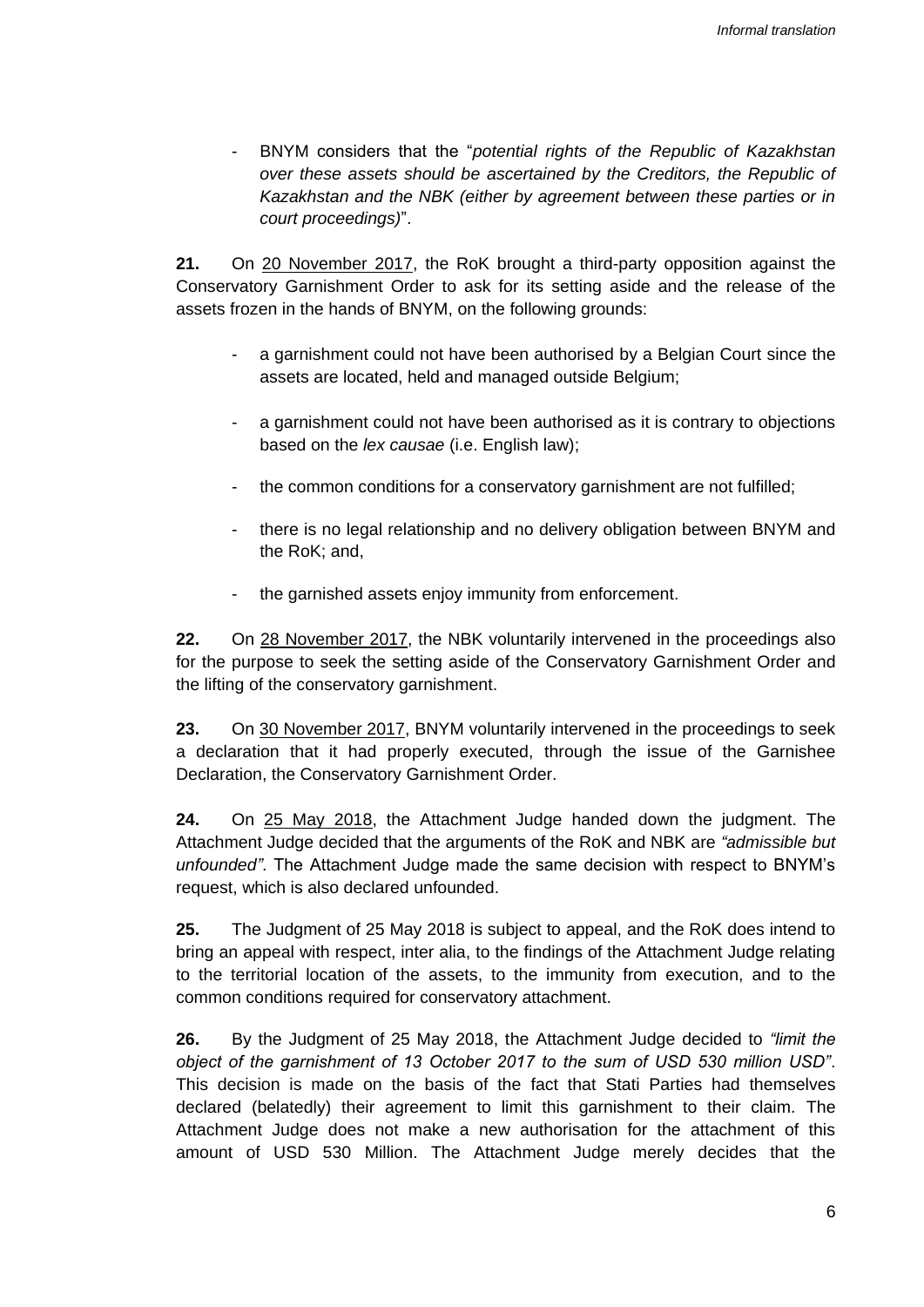garnishment levied in the hands of BNYM on 13 October 2017, under the terms (and limitations) of the Conservatory Attachment Order of 11 October 2017, is itself further limited to the amount of USD 530 Million.

**27.** With respect to the RoK's argument based on the inexistence of a contractual relationship between itself and BNYM, the Attachment Judge ruled that the matter **must be resolved by the English court** acting as the competent trial court. The reasons for this decision are as follows:

- By the conservatory Order of 11 October 2017, the Attachment Judge *"did not grant an authorization to the Stati Parties for 'garnishment of the accounts that were opened in name of the National Bank of Kazakhstan at the London branch of [BNYM] and that are held there by the National Bank of Kazakhstan"*;
- The argument from the ROK that there exists no legal relationship between itself and BNYM *"is about the subject-matter and the consequences of the attachment"*, and the RoK's contention is *"that the garnishment could not have any subject-matter, and that [BNYM] wrongly froze the accounts"*;
- The fact that the garnishee, BNYM, is not the debtor of the seized-debtor, the RoK, is not a ground for the withdrawal of the Conservatory Order nor for the lifting of the attachment, as *"the absence of a debt from the garnishee towards the seized-debtor only leads to the conclusion that the garnishment has no subject-matter"*.
- The subject-matter of the garnishment follows from the declaration of the garnishee, and in this case BNYM has declared that it *"cannot exclude that [the RoK] (including the National Fund) has or will have claims on BNYM or that BNYM holds assets of or for* [ROK]*"*;
- While the RoK is entitled to challenge this garnishee declaration, *"this challenge relates to the debt of the third party [BNYM] and must be referred to the trial court in the proceedings on the merits, pursuant to Article 1456, §2, of the Judicial Code"*;
- *"The competent trial court is, as stated by Kazakhstan itself, the English court who must apply its own national substantive law"*; and
- The request from BNYM to declare that it has properly executed the Belgian Order cannot be upheld because it relates to the question *"whether or not a debt exists between BNYM towards* [ROK]*"*, and the Belgian Court (i.e. here the attachment judge) *"cannot and may not settle such dispute, but only the judge on the merits [namely] the English court who must apply its own law"*.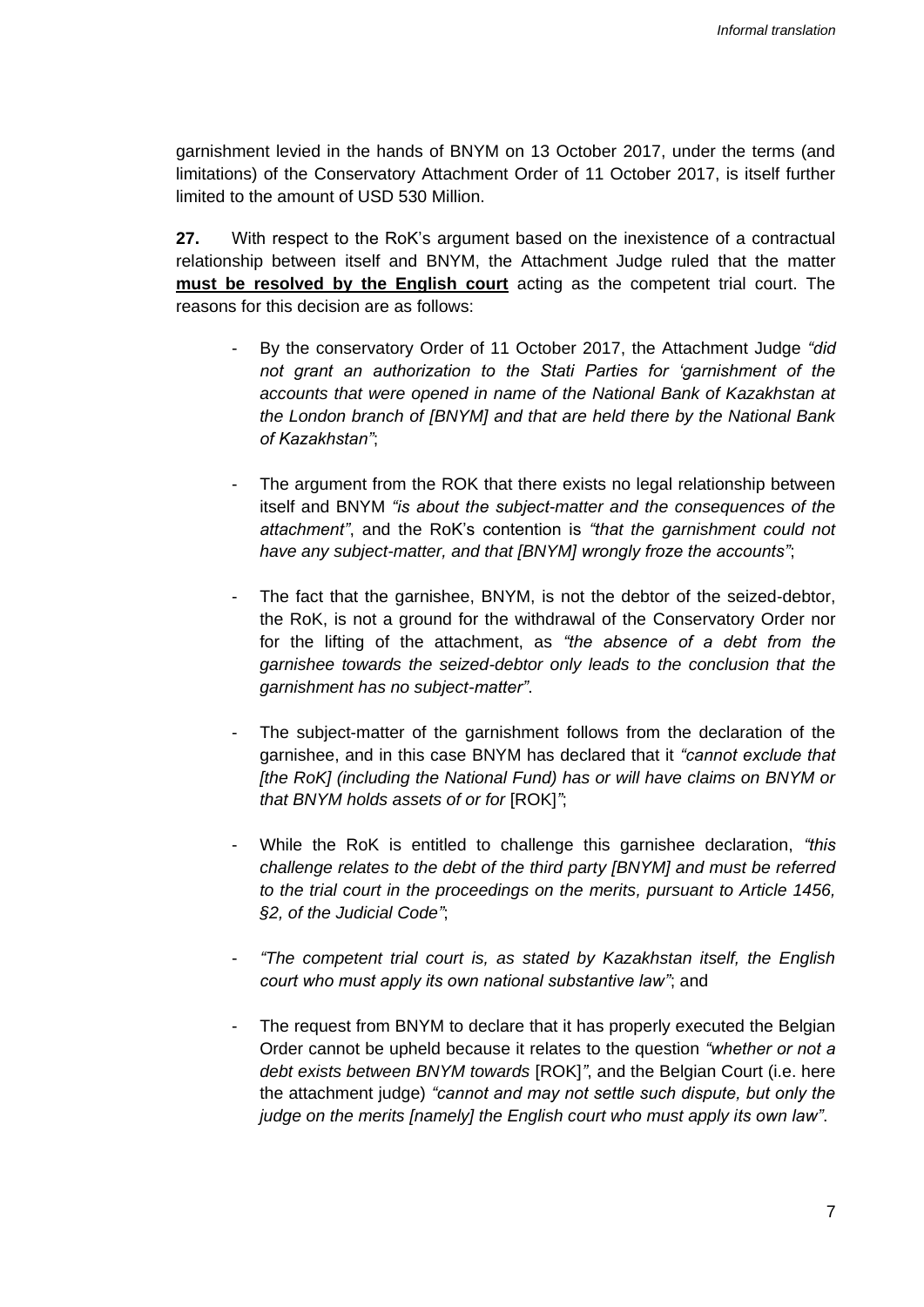## **D. THE PROCEEDINGS ON THE MERITS BEFORE THE ENGLISH COURTS**

**28.** As per the Attachment Judge's decision that the issue about the debt of BNYM must be determined by the English court, on 28 May 2018, the RoK and NBK initiated proceedings before the competent court pursuant to the GA, the Commercial Court in London (High Court of Justice, Queen's Bench Division)(the "**English Court**").

**29.** The claim before the English Court seeks to contest the (unfounded) allegation according to which BNYM would be debtor of the RoK pursuant to the GCA. In particular, the RoK and NBK seek declarations that:

- the contracting parties to the GCA are BNYM and NBK (and not the RoK);
- the obligations owed by BNYM under the GCA are owed solely to NBK (and not to the RoK); and,
- BNYM has no obligation to pay any debt due under the GCA to the RoK or to transfer to RoK any title held under the GCA.

**30.** The proceedings were brought against BNYM as the co-contracting party of NBK under the GCA. The Stati Parties have also been joined as co-defendants in these proceedings.

**31.** On 29 May 2018, namely the day following the bringing of the English proceedings on the merits, both BNYM and the Stati Parties were officially informed of the English proceedings by a non-confidential letter to their respective Belgian counsel.

**32.** The Stati Parties are therefore fully aware that proceedings have been initiated before the competent trial court, as per the decision of the Attachment Judge, to resolve the issue of the existence or inexistence of a debt of BNYM towards the RoK (which, as per the ruling of the Attachment Judge, is a condition for the garnishment to have a subject-matter).

## **E. THE EXECUTORY GARNISHMENT**

**33.** In spite of these developments, on 12 June 2018, the Stati Parties have issued by bailiff the service of two writs with the stated purpose of converting the conservatory garnishment into an executory garnishment.

- **34.** The two writs are as follows:
	- The first writ, dated 12 June 2018, is entitled *"Service – Order to pay – Conversion of conservatory attachment into executory attachment"*, and was served on the RoK. By this writ, the Stati Parties declare (i) that by virtue of the *Ex Parte* Exequatur Order (served by writ dated 2 January 2018) and of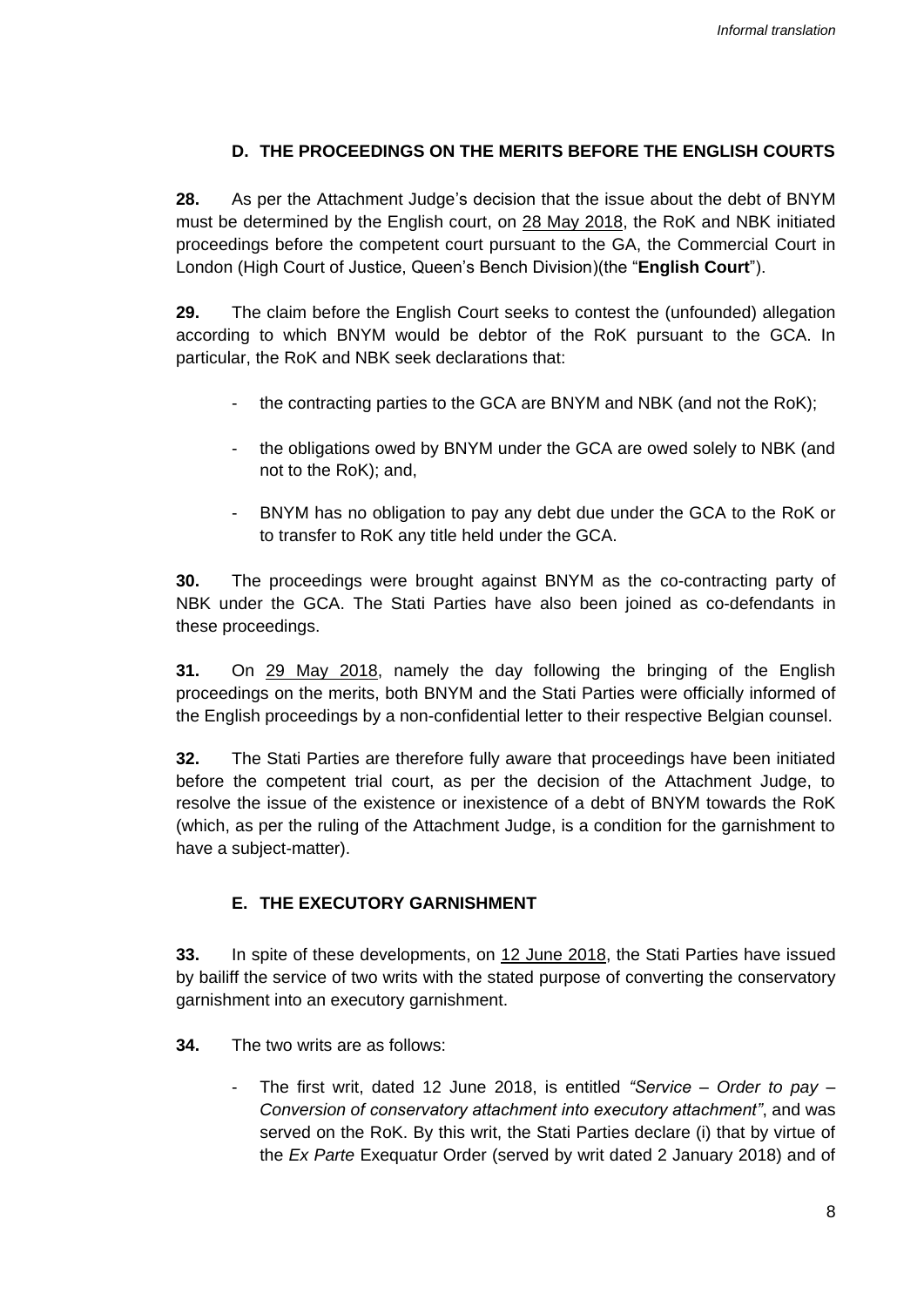the Judgment of 25 May 2018, the RoK is mandated to pay a sum of about USD 530 Million, (ii) that through the service of the judgment of 25 May 2018, the conservatory garnishment is converted into an executory garnishment, with the limitation to the amount of USD 530 Million, and (iii) that the writ also operates as notification of the executory attachment on the RoK.

- The second writ, also dated 12 June 2018, is entitled *"Service – Denunciation"*, and was served on BNYM. By this writ, the Stati Parties seek to effect service on BNYM of the Judgment of 25 May 2018 and of the writ of the conversion of the conservatory garnishment in executory garnishment. It is mentioned in the writ that the object of the conservatory garnishment converted into executory garnishment is limited to the amount of USD 530 Million.

**35.** On 22 June 2018, the RoK received the writ of "*Service – Order to Pay – Conversion of conservatory attachment into executory attachment*".

**36.** It seems that the service of this writ was effectuated through three distinct processes for service:

- Service through the Central Authority of the RoK in the meaning of articles 2 to 7 of the Hague Convention of 15 November 1965 on the service abroad of judicial and extrajudicial documents in civil or commercial matters (hereafter, the "Hague Convention".
- Service by postal channels pursuant to articlr 10, a) of the Hague Convention.
- Service through customary diplomatic channels.

**37.** The writ received by the RoK on 22 June 2018 is the writ served by postal channels to its Ministry of Foreign Affairs, Ministry of Finance and Ministry of Justice.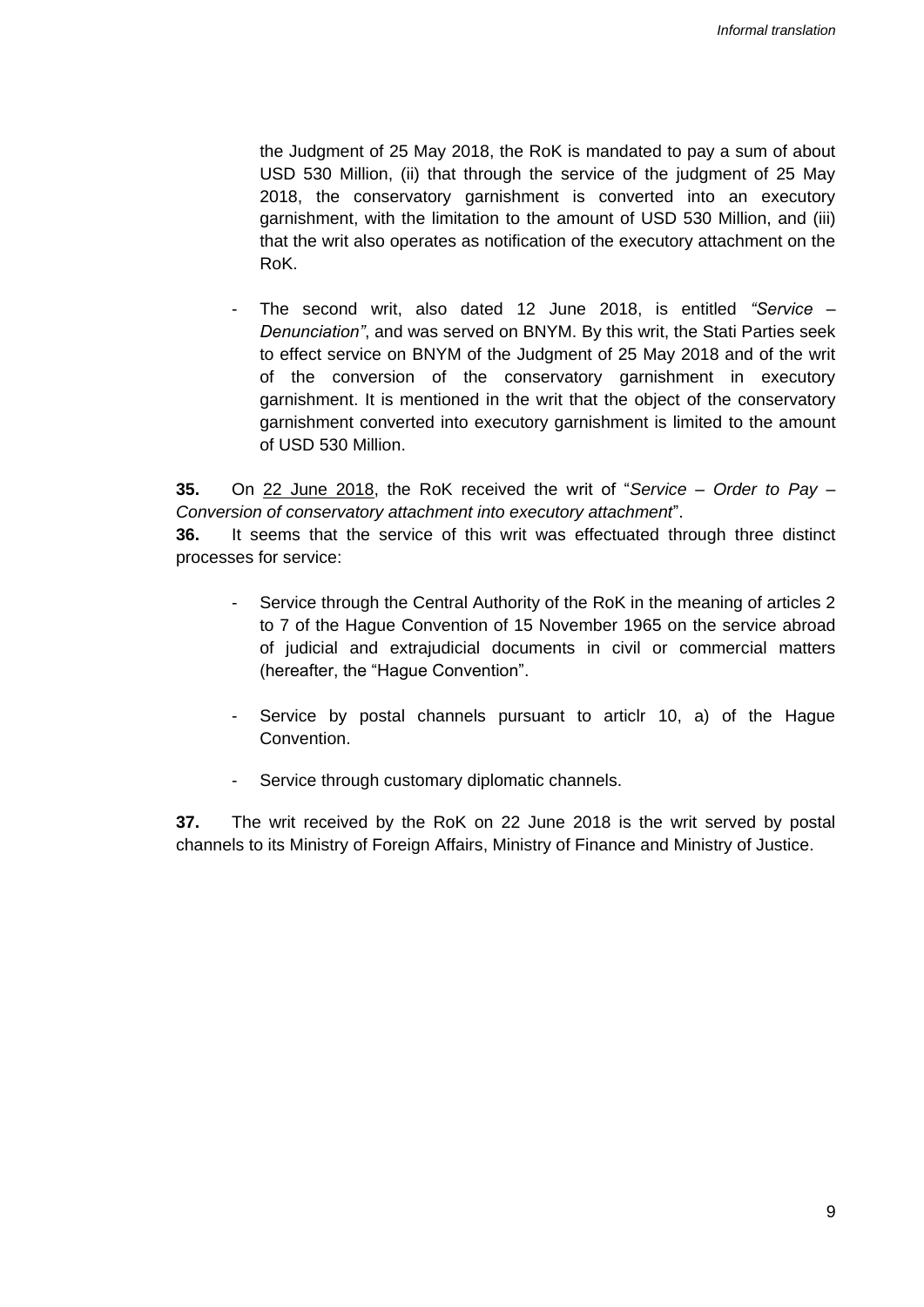### **III. LEGAL GROUNDS FOR THE OPPOSITION**

### **A. INTRODUCTION AND STRUCTURE OF THE GROUNDS**

- **38.** The present opposition is based on the following three legal grounds:
	- It has not been established that the garnishee, BNYM, owes a debt towards the seized debtor, the RoK, and the allegation (which is completely unfounded) according to which there could potentially exist such a debt is the subject of a dispute brought before the English courts acting on the merits, pursuant to the Judgment of 25 May 2018, consequently (i) pending the resolution of this dispute, no asset can be released by BNYM in the hands of the bailiff, (ii) the execution process in Belgium must be stayed, and, (iii) in so far as necessary, the executory garnishment must be lifted (**first ground**);
	- There is currently an unresolved dispute before the French-speaking Court of First Instance of Brussels regarding the RoK's challenge to the *Ex Parte* Exequatur Order of the Award, with the consequence that (1) the execution process must be stayed until the outcome of that procedure and (2) the executory effect of the *Ex Parte* Exequatur Order must be suspended (**second ground**);
	- The executory garnishment has been laid on non-seizable assets, and, as such, must be lifted (**third ground**).

## **B. FIRST GROUND: THE DISPUTE CONCERING THE GARNISHEE'S DEBT TOWARDS THE SEIZED DEBTOR**

**39.** The first ground invoked in opposition relates to the unresolved dispute as to whether the garnishee (BNYM) owes a debt that is capable of garnishment towards the seized-debtor (the RoK).

**40.** Under the system of the Judicial Code, the garnishee cannot release assets into the hands of the bailiff as long as there is a dispute about the debt of the garnishee, as any such release is strictly conditional on the existence of a *"liquid and payable debt"* (*infra*, 1). The dispute about the existence of the garnishee's debt can only be resolved by the competent trial court, which in the present case is the English court which was effectively seized on the matter (*infra*, 2). There are several legal consequences, namely that BNYM cannot release any assets into the hands of the bailiff, that the proceedings before the attachment court must be stayed until the final resolution of the matter by the English courts and that the executory garnishment should be lifted to the extent that it concerns a debt owed by the garnishee to a third party (*infra*, 3).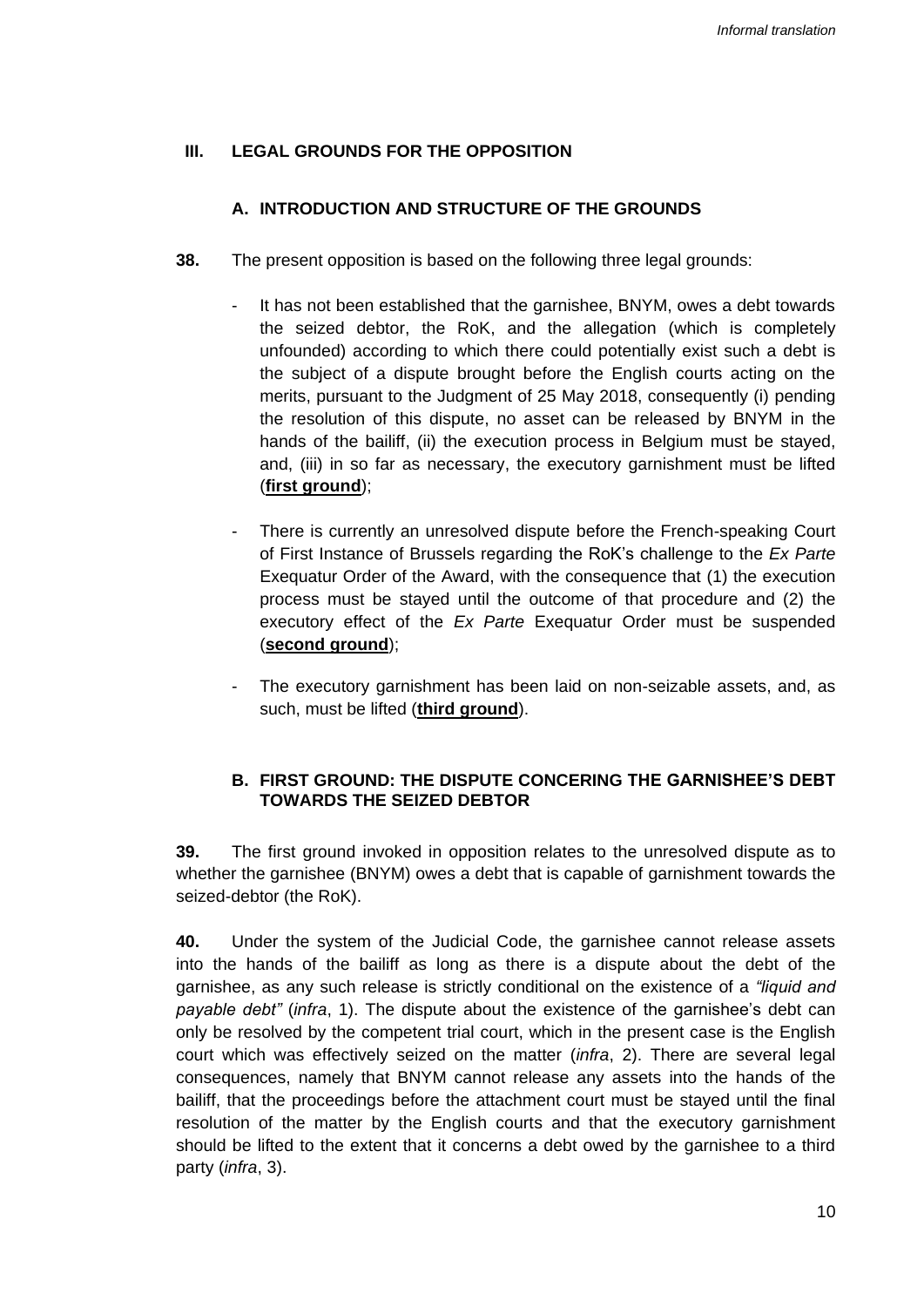## **1. The requirement of a liquid and payable debt**

**41.** Pursuant to article 1543, al. 1, of the Judicial Code, in order to validly release assets in the hands of the bailiff, the garnishee must be the debtor of a "*liquid and payable debt*". 2

**42.** The notion of a *"liquid and payable debt"* of the garnishee towards the seized debtor must be construed by reference to the general law. It is well established in the case law that as long as there is an ongoing issue about the debt of the garnishee, the condition of article 1543, al. 1, is not satisfied and the garnishee is not compelled and cannot release the assets:

- In a matter relating to the liquidation of a succession, the spouse of the deceased had laid an executory garnishment in the hands of the notary in charge of the liquidation of the succession, against her only son in order to recover arrears of maintenance payments fixed in a project of liquidation deed. The Attachment Judge ruled that the debt of the third-party debtor (the notary) was neither liquid nor payable since the liquidation deed had not yet been confirmed by the Justice of the peace<sup>3</sup>.
- In a matter relating to the liquidation of a matrimonial regime, the husband had laid an executory garnishment in the hands of the notary in charge of the liquidation of the matrimonial regime, against his ex-wife to recover rental arrears. The Attachment Judge ruled that the debt of the third-party debtor (the notary) was neither liquid nor payable since the process of judicial liquidation of the matrimonial regime was not completed<sup>4</sup>.

**43.** In the present case, there is no *"liquid and payable debt"* on the part of BNYM towards the RoK that can constitute the ground for the release of the assets held by BNYM on behalf of the NBK under the GCA for the following reasons:

First, in the Judgment of 25 May 2018, the Attachment Judge ruled that by the Conservatory Garnishment Order of 11 October 2017, the Attachment Judge *"did not grant an authorization to the Stati Parties for 'garnishment of the accounts that were opened in name of the National Bank of Kazakhstan at the London branch* of [BNYM] *and that are held there by the National Bank of Kazakhstan"*.

<sup>2</sup> D. CHABOT-LÉONARD, *Ibid.*, p. 293 ; . DE LEVAL, *La saisie-arrêt, op. cit.*, p. 299 ; *Le Code judiciaire et son annexe. Loi du 10 octobre 1967*, *op. cit.*, p. 774 ; A.-M. STRANART, G. BLOCK and O. CLEVENBERGH, « La saisie-arrêt bancaire », in *Réalités et fictions du droit des garanties. Hommage à la rigueur créative d'Anne-Marie Stranart*, Brussels, Larcier, 2011, p. 454.

<sup>3</sup> Civ. Liège, 25 July 1979, R.G. n° 38.411/79, in G. DE LEVAL, « Saisies conservatoires et voies d'exécution. synthèse critique de 73 décisions inédites rendues par le juge des saisies de Liège », *Jur. Liège*, 1979, pp. 370-371.

<sup>4</sup> Civ. Liège, 9 May 2012, *J.L.M.B.*, 2013, p. 356.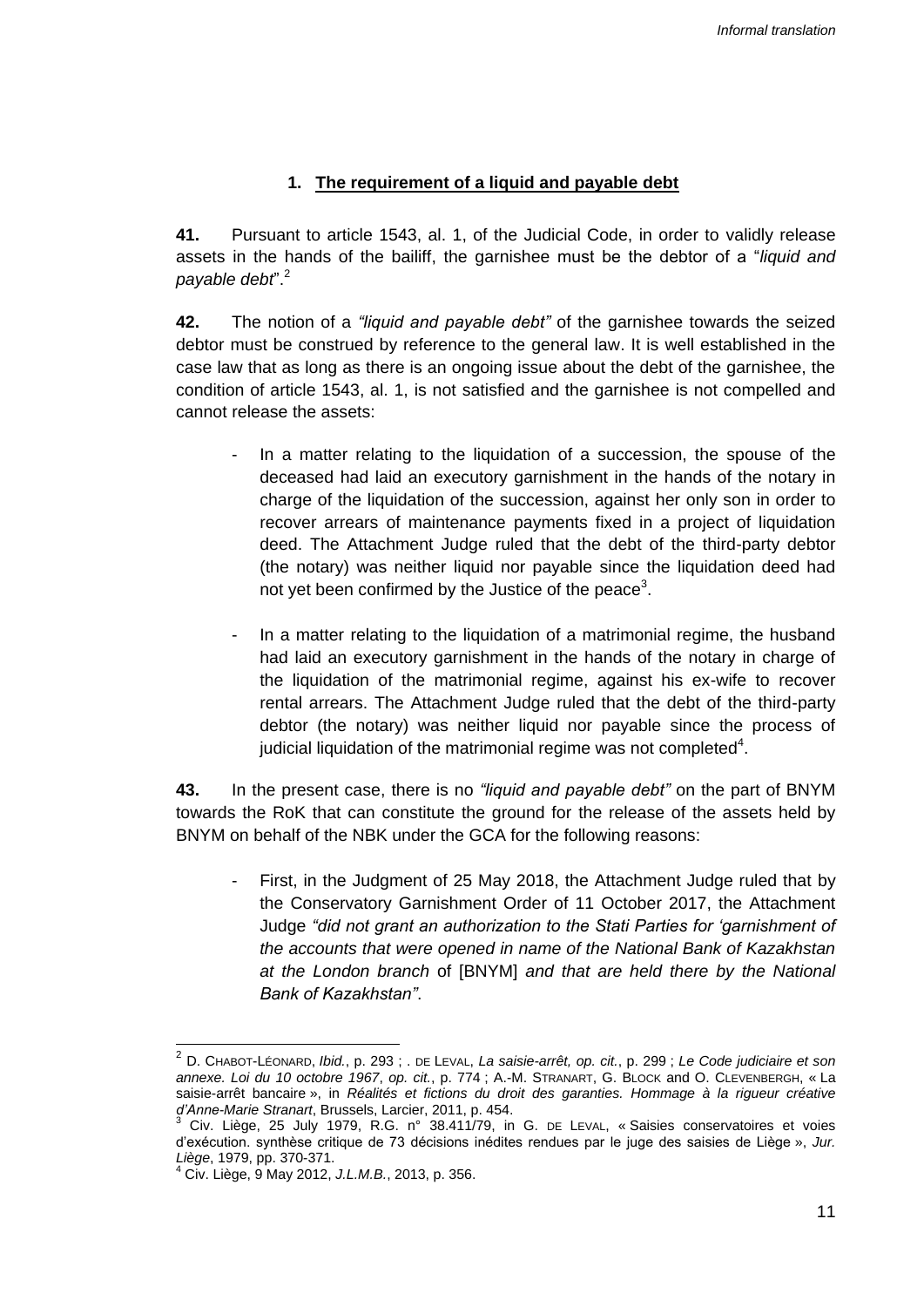- Second, in the Garnishee Declaration, BNYM has declared that there are *"uncertainties"* about its debt under the GCA, and that BNYM "*cannot fully exclude*" that the RoK has or will have claims on BNYM or that BNYM holds assets of or for the RoK. In other words, BNYM did not affirm that it was the debtor of the RoK, only that (according to her) there were uncertainties in that respect.
- Third, still in its Garnishee Declaration, BNYM indicated that the "*potential rights"* (emphasis added) of the RoK against BNYM *"should be ascertained by the Creditors, the Republic of Kazakhstan and the NBK (either by agreement between these parties or in court proceedings)*".
- Fourth, in the Judgment of 25 May 2018, the Attachment Judge ruled that the RoK is entitled to challenge the Garnishee Declaration and as this challenge relates to the debt, it must be referred to the competent trial court, namely the English court applying English law.
- Fifth, proceedings have been initiated by the RoK and NBK on 28 May 2018 before the competent trial court in England to confirm that BNYM is not the debtor of the RoK, and that its obligations under the GCA are solely due to NBK.

**44.** Based on the foregoing, there is currently no *"liquid and payable debt"* of the garnishee (BNYM) towards the seized-debtor (RoK). The basic condition spelled out by article 1543, al. 1, of the Judicial Code is not satisfied.

**45.** In practice, while the executory garnishment procedure can result in the payment of the creditor fairly quickly since in principle, the release of the garnished assets takes place 17 days from the date of the writ of denunciation (or of conversion), various procedural and legal incidents can and must delay its normal course. In addition to the opposition of the seized-debtor, this is the case when there is a dispute about the garnishee declaration $5$ .

The dispute about the garnishee declaration sometimes relates to the very principle of the existence of the debt, sometimes to its amount or to its terms. As long as the dispute has not been resolved (by the judge acting on the merits<sup>6</sup>), the process of execution cannot be pursued.

**46.** In the present case, there is precisely a challenge relating to the Garnishee Declaration by the seized debtor. Indeed, in its Garnishee Declaration, BNYM has raised issues as to both the principle and terms of its debt, in particular regarding the creditor of the debt. The RoK and NBK have also challenged the Garnishee Declaration of BNYM, by invoking that the debt of BNYM under the GCA is not due to

 $\overline{a}$ 

<sup>5</sup> D. CHABOT-LÉONARD, *op. cit.*, p. 294 and 297.

<sup>6</sup> *Ibid.* ; *Le Code judiciaire et son annexe. Loi du 10 octobre 1967*, Brussels, Bruylant, 1967, p. 894.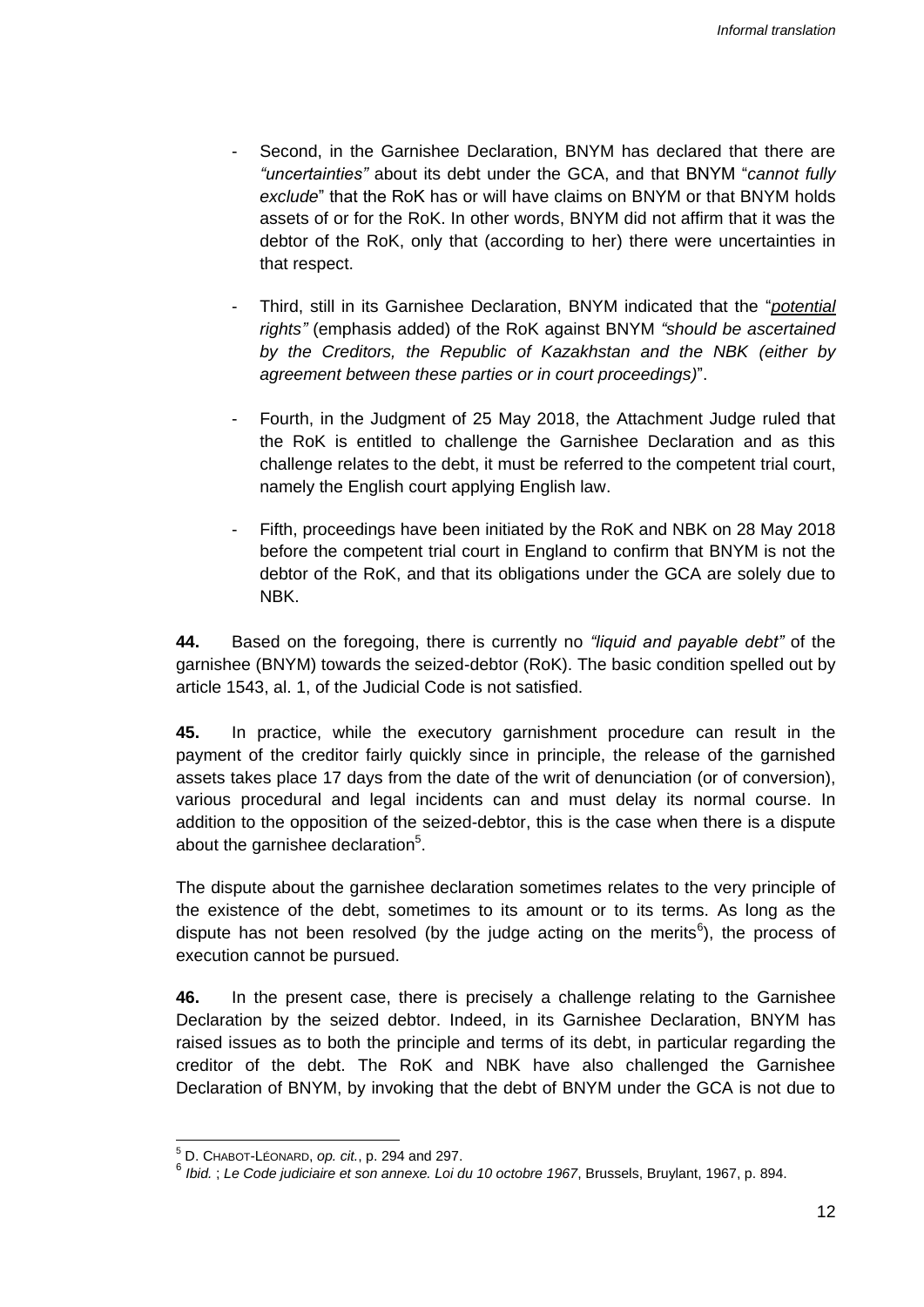RoK but only to NBK. These challenges must be resolved by the competent trial court, and not the attachment court. This is the next point.

### **2. The competent trial court to resolve the dispute about the debt**

**47.** When there is a dispute about the debt of the garnishee, this dispute must be resolved by the **competent trial court** ("*le juge du fond compétent*"), and not by the Attachment Court.

**48.** This fundamental principle is upheld in various provisions of the Judicial Code, applicable both at the stage of the conservatory attachment as at the stage of the executory attachment:

- Article 1456, §2, of the Judicial Code (in the section dedicated to conservatory attachments), provides that: "*If the garnishee disputes the debt claimed by the creditor, the case is brought before the competent trial judge or, as the case may be, the case is deferred to the competent trial court by the attachment judge*" (emphasis added).
- Article 1540, §2, of the Judicial Code (in the section dedicated to executory attachments) provides that: "*The obligation of the garnishee is determined by his declaration or, if this declaration is contested, by the competent judge"*. (emphasis added)
- Finally, similarly to Article 1456, §2 of the Judicial Code, Article 1542, §2 of the same Code (in the section on executory attachments) provides that: "*If the garnishee contests the debt claimed by the creditor, the case is brought before the competent trial judge or, as the case may be, the case is referred to the competent trial judge by the attachment judge*". (emphasis added)

**49.** By application to the present case, these provisions entail that whenever there is a dispute relating to the debt of the garnishee, this dispute must be resolved by the court having jurisdiction over the substance of this dispute. In other words, the attachment judge does not have jurisdiction to rule on disputes about the substance of the relationship between the garnishee and the seized-debtor. Such disputes fall within the exclusive subject-matter jurisdiction of the "*competent trial court*".

**50.** The exclusive jurisdiction of the competent trial court has been construed as covering any situation where there is a "*discussion on the debt*" which is the subjectmatter of the garnishment, and this is because the enforcement court "*cannot rule on*  the merits of a substantive law issue"<sup>7</sup>.

 $\overline{a}$ 

<sup>7</sup> C. HOUSSA, « La saisie-arrêt en matière bancaire », in *Droit de l'exécution*, CUP, 1997, p. 101 ; G. DE LEVAL, *La saisie-arrêt*, University of Liège, 1976, pp. 231-232, para. 154 ; see also D. CHABOT-LÉONARD, *Saisies conservatoires et saisies exécutions*, Brussels, Bruylant, 1979, pp. 297-298 ; L. FRANKIGNOUL, « La saisie-arrêt », in *Droit Judiciaire. Commentaire pratique,* Title XII, Chapter 4, Kluwer, 2011, para. 175.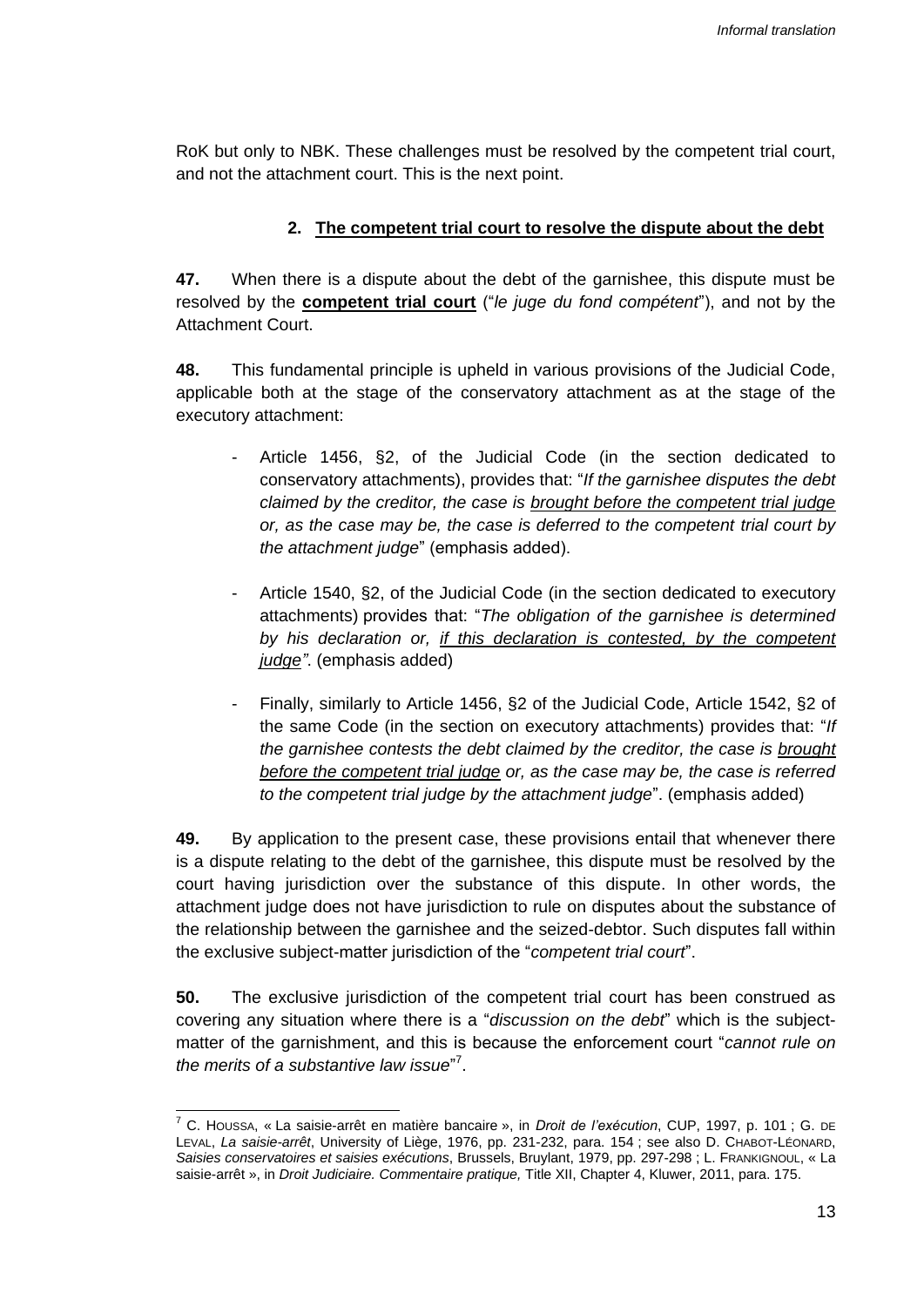**51.** There is no requirement that court having jurisdiction over the substance of the dispute be a Belgian court. If a foreign court has jurisdiction over the relevant contract between the garnishee and the seized-debtor, this court must, according to the rules of private international law, be considered as the "*competent trial court*".

**52.** This is precisely what the Attachment Judge decided in the Judgment of 25 May 2018, where she ruled that the issue of the debt of the garnishee must be resolved by the English court as the competent trial court (and by application of English law).

**53.** The English court has jurisdiction over the substance of the debt under the GCA, as it includes a non-exclusive jurisdiction clause designating the English court. As explained, proceedings have been brought before the English court to resolve the dispute regarding the nature of the debt of BNYM under the GCA, in particular the identity of the creditor of this debt.

#### **3. Legal and procedural consequences in the present proceedings**

**54.** The consequences of the foregoing rules and principles are as follows.

**55.** First, in accordance with article 1543, al. 1 of the Judicial Code, as there is no liquid and payable debt of the BNYM towards the RoK, BNYM cannot release any assets in the hands of the bailiff.

**56.** Second, as per article 1540, §2 and 1542, §2, of the Judicial Code, as the debt of the garnishee (BNYM) towards the seized debtor (the RoK) is contested, the matter must be resolved by the competent trial court, and not by the attachment court.

**57.** Third, as the matter has now been brought before the English courts, the attachment court must stay the execution process until the matter has been finally resolved by the English court. This court will resolve the substantive law issues related to the debt of BNYM, including the identity of the creditor of this debt and, consequently, confirm the lack of subject-matter of the garnishment.

**58.** Fourth, considering the existence of the dispute on the debt of BNYM, the Stati Parties have wrongfully proceeded with the conversion of the garnishment, without awaiting the result of the English proceedings. To the extent that the executory garnishment encompasses the sum of 530 million USD owed by BNYM under the GCA to NBK, it concerns a debt owed to a third party that cannot be the subject-matter of an executory garnishment on behalf of the RoK. This justifies the lifting of the executory garnishment.

## **C. SECOND GROUND: THE UNRESOLVED CHALLENGE TO THE EXEQUATUR ORDER OF THE ARBITRAL AWARD**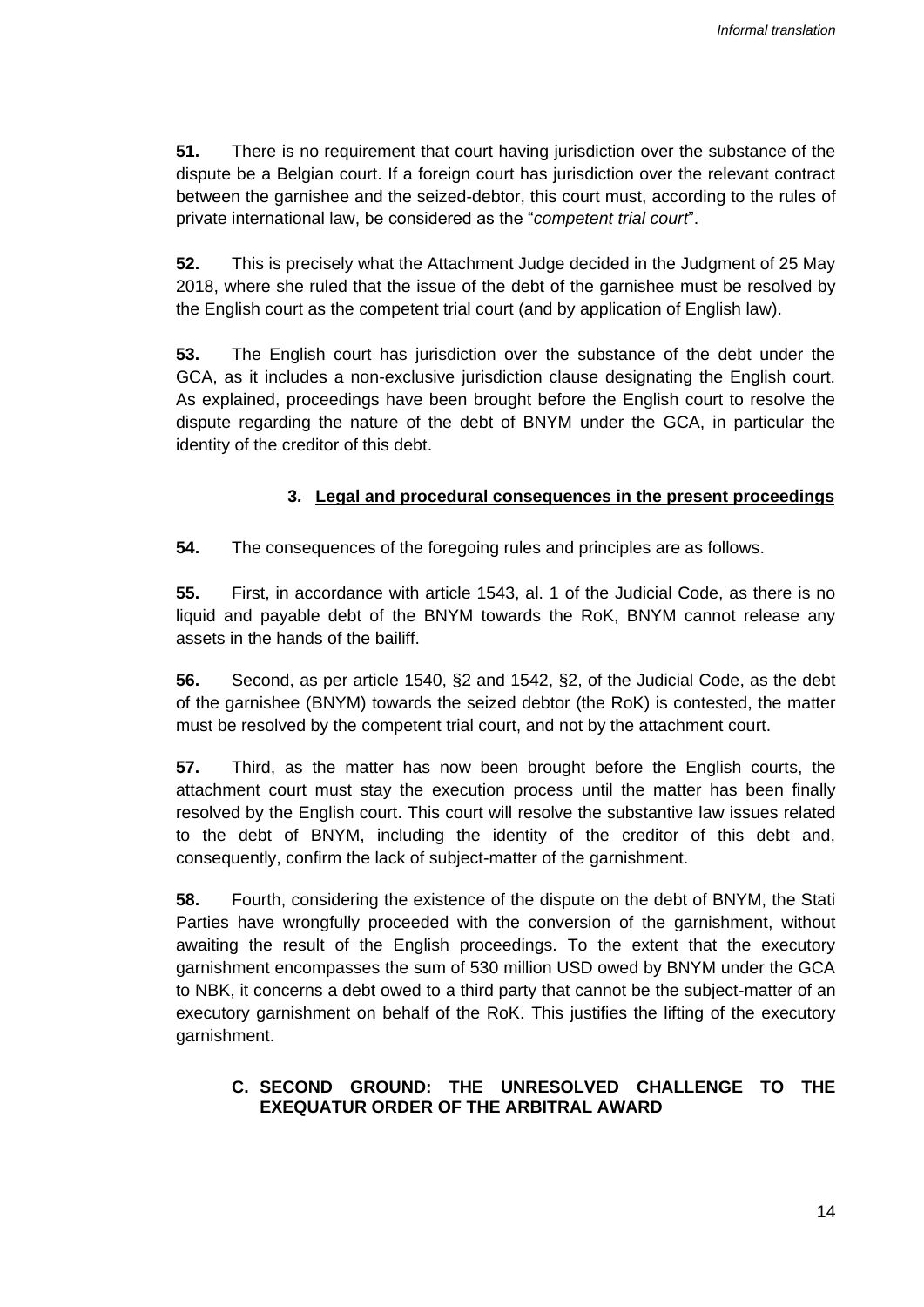**59.** As explained, third-party opposition proceedings against the *Ex Parte* Exequatur Order are currently pending before the French-speaking Court of First Instance of Brussels. Considering that the attachment court itself lacks jurisdiction to rule on the validity of the *Ex Parte* Exequatur Order (*infra,* 1), the proper course is to order a stay of judgment pending the outcome of the third-party opposition porceedings (*infra*, 2). In addition, and in any event, it is appropriate in this case for the attachment court to suspend the executory effect of the *Ex Parte* Exequatur Order (3).

## **1. The Attachment Judge lacks jurisdiction to rule on the validity of the Ex Parte Exequatur Order**

**60.** Enforcement measures are conditional on the creditor holding an enforceable title that is and remains valid and in force (*"titre actuel"*).

**61.** The Attachment Judge has jurisdiction to review the validity and existence of the title of which enforcement is pursued<sup>8</sup>. Nevertheless, the review of the validity and existence of the title by the Attachment Judge does not constitute an exception to the general principle that the Attachment Judge has no jurisdiction to review the merits of the disputes under which the decisions constituting the enforceable titles are handed down. Therefore, if there is a proper, valid and effective enforceable title, the Attachment Judge has no jurisdiction to act as an appeal court or, in the context of arbitration, as a setting aside judge $^9$ .

**62.** The Court of Cassation held that "*the attachment judge has jurisdiction to review whether the claim appearing in the enforceable title was not extinguished after the title arose* (...). *The validity of the title cannot be jeopardized by allegations of facts or circumstances submitted to the review of the court which rendered the judgment whose enforcement is pursued*" (emphasis added)<sup>10</sup>. This is particularly true when the allegations raised on the validity of the title are also subject to proceedings on the merits.

**63.** As a result, the Attachment Judge has no jurisdiction to rule on the validity of the *Ex Parte* Exequatur Order, without taking the risk of prejudging the proceedings on the merits currently pending before the French-speaking Court of First Instance of Brussels.

#### **2. The Attachment Judge should stay the execution process pending the outcome of the third-party opposition to the** *Ex Parte* **Exequatur Order**

**64.** Insofar as the French-speaking Court of First Instance of Brussels has been seized to rule on the third-party opposition of the RoK against the *Ex Parte* Exequatur

 <sup>8</sup> Antwerp, 11 January 2011, *R.D.J.P.*, 2012, p. 35.

<sup>9</sup> Civ. Brussels, 14 August 1985, *Rev. gén. dr.*, 1985, p. 372.

<sup>10</sup> Cass., 17 September 2010, *R.W.*, 2010-2011, p. 806.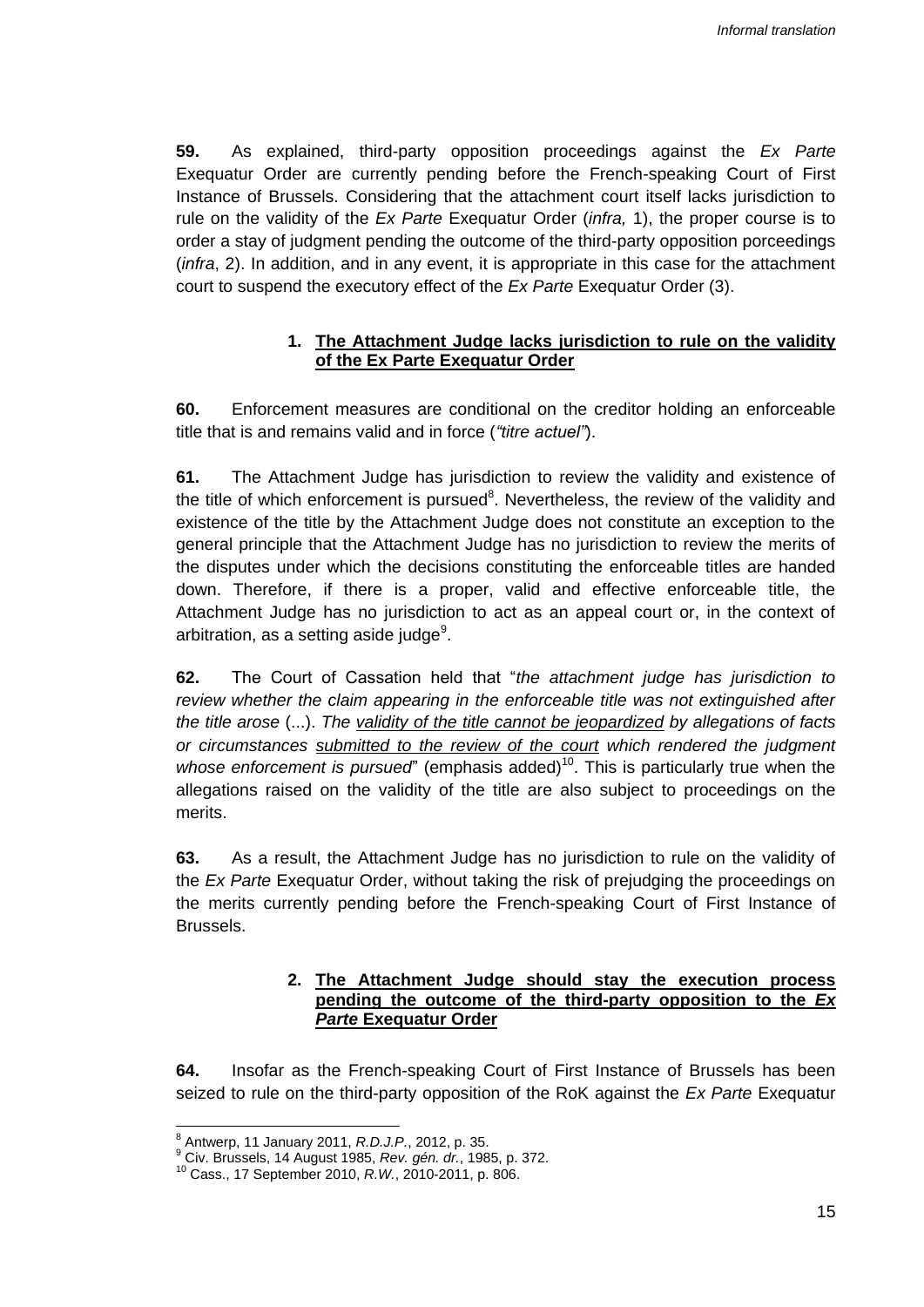Order, which is the basis of the executory garnishment challenged by the present writ of summons writ, the Attachment Judge should stay the proceedings pending the decision of the French-language Court of First Instance of Brussels.

**65.** In that regard, Article 1126 of the Judicial Code provides that "*on the submission of the parties, the court before which the challenged decision is invoked may, depending on the circumstances, overrule or stay the proceedings*" (emphasis added).

**66.** This provision allows a court before which a decision (which is subject to a third-party opposition) is invoked, to stay the proceedings referred to it pending the decision of another court called upon to rule on the said third-party opposition<sup>11</sup>.

**67.** In the present case, the validity of the disputed executory garnishment is specifically subject to the validity of the exequatur currently challenged by way of a third-party opposition. Hence, it would be appropriate for the Attachment Judge to wait for the outcome of this third-party opposition before deciding on the present case.

**68.** Such a stay would clearly be in the interest of a proper administration of justice. The close link between the present proceedings and the proceedings pending before the French-speaking Court of First Instance of Brussels concerning the validity of the *Ex Parte* Exequatur Order – the title on the basis of which the disputed garnishment was converted – justifies the Attachment Judge ordering a stay of his decision on the present proceedings pending the decision of the French-speaking Court of First Instance of Brussels on the third-party opposition of the RoK against the *Ex Parte* Exequatur Order.

#### **3. Suspension of the executory effect of the** *Ex Parte* **Exequatur Order**

**69.** Pursuant to Article 1127 of the Judicial Code, *"the attachment judge, can on the summons of the party who has made a third-party opposition and all other parties having been called to the proceedings, suspend provisionally, in all or in part, the executory effect of the decision which is being challenged"*.

**70.** Thus, this provision allows the party who has filed a third-party opposition against a decision to ask the Attachment Judge for a suspension of the enforceability of the said challenged decision $12$ .

**71.** This competence of the Attachment Judge is justified in light of his task of monitoring enforcement proceedings. It allows the Attachment Judge to temper the effects of provisional enforcement and thus to take into consideration the impact that

 <sup>11</sup> *R.P.D.B.*, v° Saisies – Généralités, Compl. Vol. VIII, Brussels, Bruylant, 1995, p. 596.

<sup>12</sup> H. BOULARBAH and C. MARQUET, *Tierce opposition*, Brussels, Bruylant, 2012, pp. 114-123 and the references therein.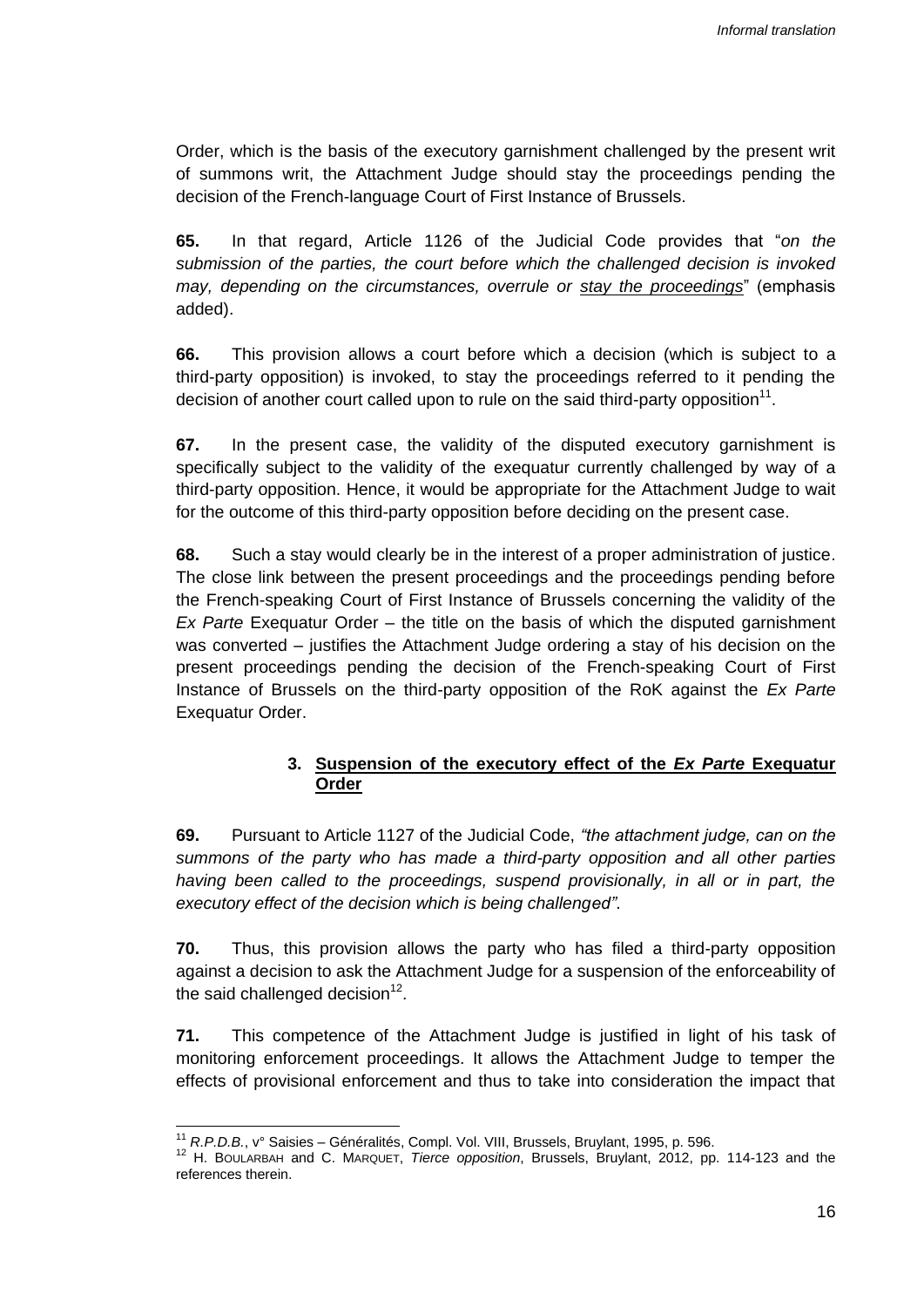the decision challenged by a third-party opposition may have on the admissibility and/or validity of enforcement measures.

**72.** It is generally accepted that the competence of the attachment judge pursuant to article 1127 of the Judicial Code must be exercised taking into consideration the seriousness of the arguments invoked in the third-party opposition and the risk of a damage difficult to remedy.

**73.** These two conditions are satisfied in the present case.

**74.** As to first condition, the RoK invokes serious grounds in support of its thirdparty opposition against the *Ex Parte* Exequatur Order.

**75.** As explained above, amongst the various grounds that are raised to challenge the *Ex Parte* Exequatur Order, the RoK invokes that the Arbitral Award has been obtained by fraud on behalf of the Stati Parties. The validity of this ground, as well as other arguments developed in the context of the third-party opposition, will be determined by the French-speaking Court of First Instance of Brussels after the parties will have exchanged their written submissions and oral evidence on the matter.

**76.** At this stage, it can already be noted that the ground of fraud is a very serious ground of non-recognition of the Award. This is what the English court has found following a careful preliminary analysis of the matter. By a judgment of 6 June 2017, the English court found, that there are *"sufficient prima facie evidence that the Award was obtained by fraud"*. The London High Court ordered that a full trial of the fraud be held at the end of the month of October 2018.

**77.** Furthermore, in his *Ex Parte* Exequatur Order of 11 December 2017, the President of the French-speaking Court of First Instance of Brussels considered that there was no ground to refuse the *ex parte* exequatur *"at this stage"*. He also stressed specifically that the RoK was **free to file a third-party opposition** against the *Ex Parte* Exequatur Order. Thus, the Judge was clearly of the view that the RoK should have its day in court, and should have the opportunity to develop its arguments in open debate to challenge the enforcement of the Award, including in respect of the fraud.

**78.** In these circumstances, and taking into account the serious nature of the grounds invoked has already been recognized by another judge (in England), it is warranted to suspend the executory effect of the *Ex Parte* Exequatur Order pending the decision by the French-speaking Court of First Instance of Brussels on its validity.

**79.** As to the second condition, it is manifest that the continuation of enforcement measures against the RoK would bring the risk of serious damage that would be difficult to repair.

**80.** Indeed, if BNYM would have to give the seized assets away into the hands of the bailiff and that the *Ex Parte* Exequatur Order would subsequently be annulled, it is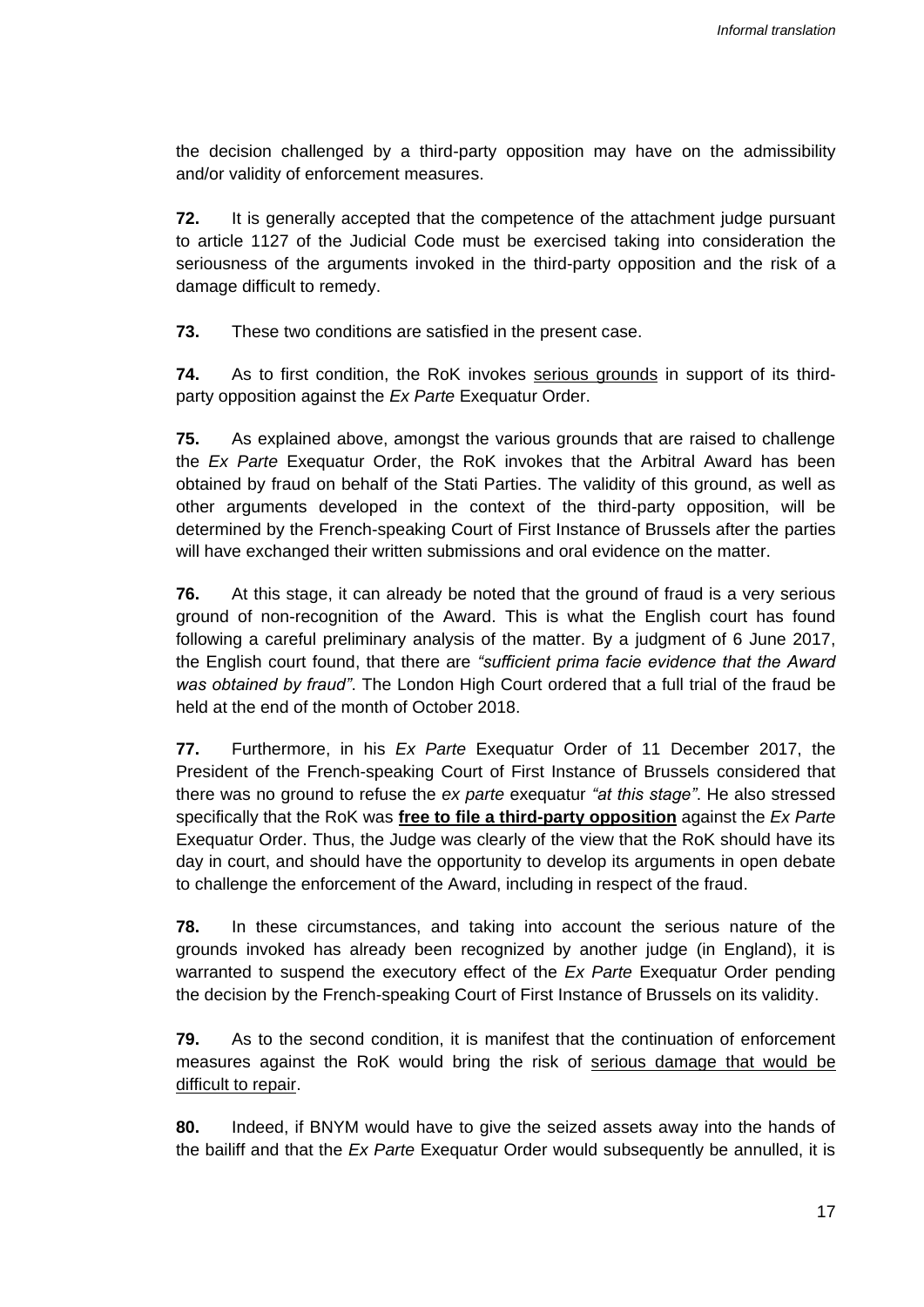illusory to hope that that any asset could be recovered by the RoK from the Stati Parties, which is incidentally not contested by the latter.

**81.** Indeed, some of the Stati Parties, including Anatolie Stati, have been the subject, over the course of the years, of various judicial measures as a consequence of their actions to evade their obligations and to place their assets outside of the reach of their creditors. For instance,

- on 27 September 2011, a Court in the Caribbean issued a freezing order of assets worth USD 90 million against, *inter alia*, Anatolie Stati and Ascom (respectively the first and third claimants for the execution). This freezing order was issued on the basis of an affidavit explaining that Anatolie Stati committed various breaches of his obligations and organized his affairs to dissimulate his assets and place them out of the reach of his creditors.
- on 29 August 2014, the London High Court ordered a freezing injunction against Anatolie Stati at the request of the opposing party (Vitol) in the parallel arbitration proceedings which led to the Award. The judgment of the London High Court discusses the web of offshore companies used by Anatolie Stati to organize his affairs, and records that Anatolie Stati failed to pay his debts and took steps to conceal his assets and those of his companies from creditors.

**82.** Besides, the Stati Parties and their companies are reported in various media outlets to have been involved over the years in a number of controversies and legal troubles, which include the issue of a judicial request for extradition of Anatolie Stati in relation to an accusation of involvement in the organization and financing of civil unrest, the setting up of more than 50 offshore companies reported in the Panama Papers, said to be used to evade taxes, the use of fictitious salary wage schemes, and allegations of briberies in projects in Africa.

**83.** For all the above reasons, it is submitted that all the conditions are satisfied to order a suspension of the executory effect of the *Ex Parte* Attachment Order pending the decision of the French-speaking Court of First Instance of Brussels on the thirdparty opposition by the RoK against the above-mentioned *Ex Parte* Exequatur Order.

#### **D. THIRD GROUND: THE NON-SEIZABLE NATURE OF THE ASSETS**

**84.** The assets which the Stati Parties aim to be paid by under the executory garnishment proceedings are, as a matter of fundamental principles of private and public international law, non-seizable for two reasons: first, they are located, held and managed outside the territory of Belgium (*infra*, 1), and second, they enjoy immunity from enforcement (*infra*, 2).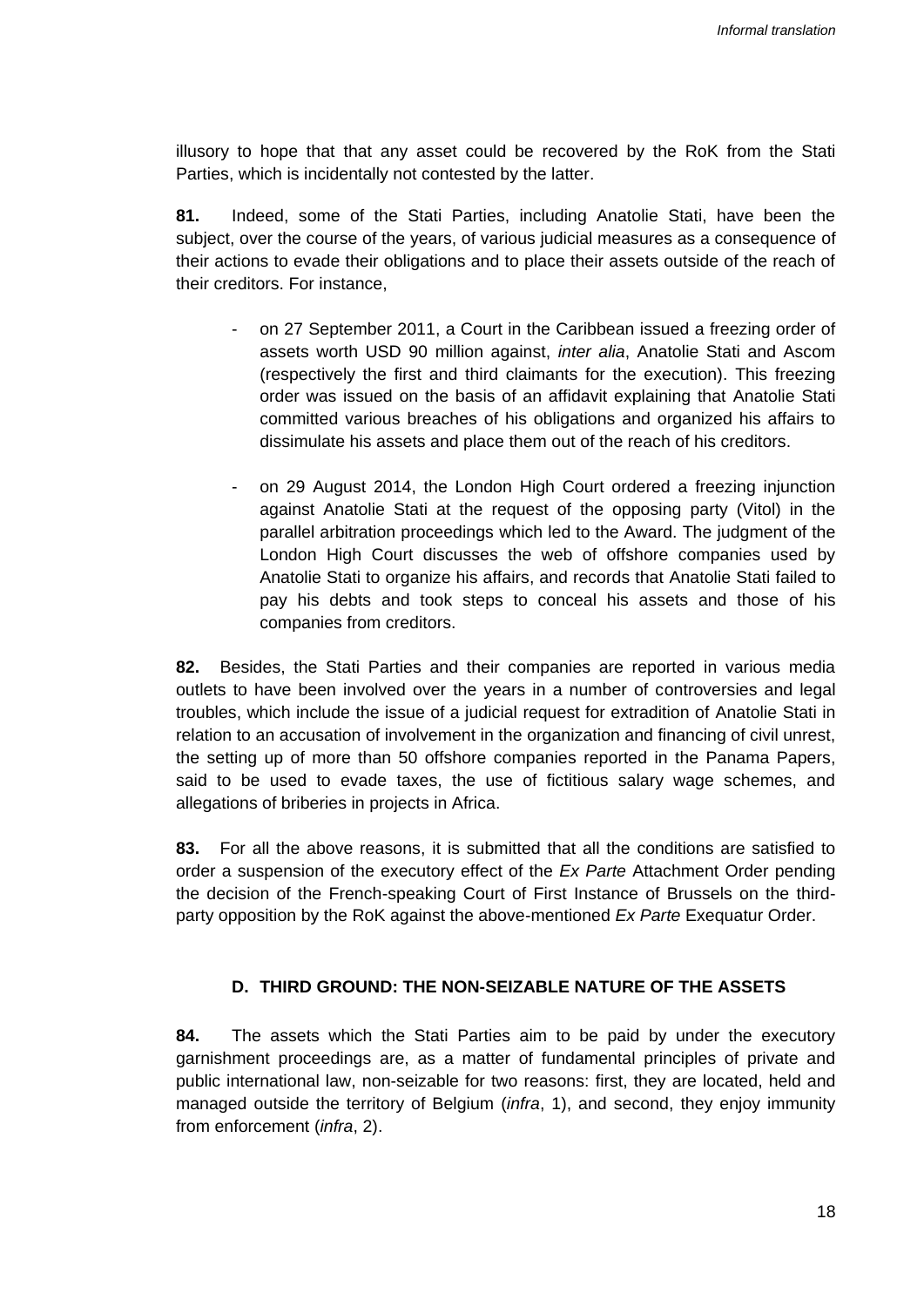## **1. The garnished assets are located, held and managed outside of Belgium**

**85.** In accordance with the principle of territoriality enshrined in both public and private international law, only goods located in Belgium can be the object of enforcement.

**86.** This principle of territoriality of enforcement measures is expressly confirmed in articles 1412*quater* and 1412*quinquies* of the Judicial Code, and bears in those two provisions a specific meaning, namely that assets of foreign national banks/foreign sovereign assets can only be attached (in the terms of the two provisions) when they are *"held or managed in Belgium"*.

**87.** Moreover, under the general principle of territoriality confirmed by the Court of cassation in a judgment of 26 September 2008, an attachment measure cannot be taken in relation to an asset which is *"located"* on the territory of a foreign State<sup>13</sup>.

**88.** This judgment concerned the question of whether it is possible to attach a debt in the hands of the Belgian branch of a company established abroad. In this context, the Court of cassation held:

- firstly, that a claim is "*located in the State where the garnishee has its residence or, if the garnishee is a legal entity, in the State in which it has its registered office or principal establishment*".
- secondly, that "*claims which are related to activities of a Belgian branch of a foreign company are deemed to be located in Belgium*".

**89.** Accordingly, the Court of cassation ruled by applying these principles that: "*If the garnishee is a foreign legal entity which has a branch in Belgium, garnishment can be levied at the branch on the claims the garnishee has on that foreign legal entity due to the activities of the branch. This garnishment only leads to the unavailability of these claims and does not impact other claims the garnishee has on that foreign legal entity*" (emphasis added).

**90.** To date, the Court of cassation has never ruled on the location of a debt in the reverse situation, namely when the debt relates to the activities of a foreign branch of a Belgian company.

**91.** *In casu*, the assets garnished in the hands of BNYM flows from cash and securities accounts opened and held with the London branch of BNYM, and consequently relates to the activities of this London branch.

**92.** Moreover, pursuant to the GCA, the debt of BNYM is governed by English law. Under English law, the debt is payable at the London branch of BNYM. Indeed,

 <sup>13</sup> Supreme Court (1st ch..) AR C.07.0519.N.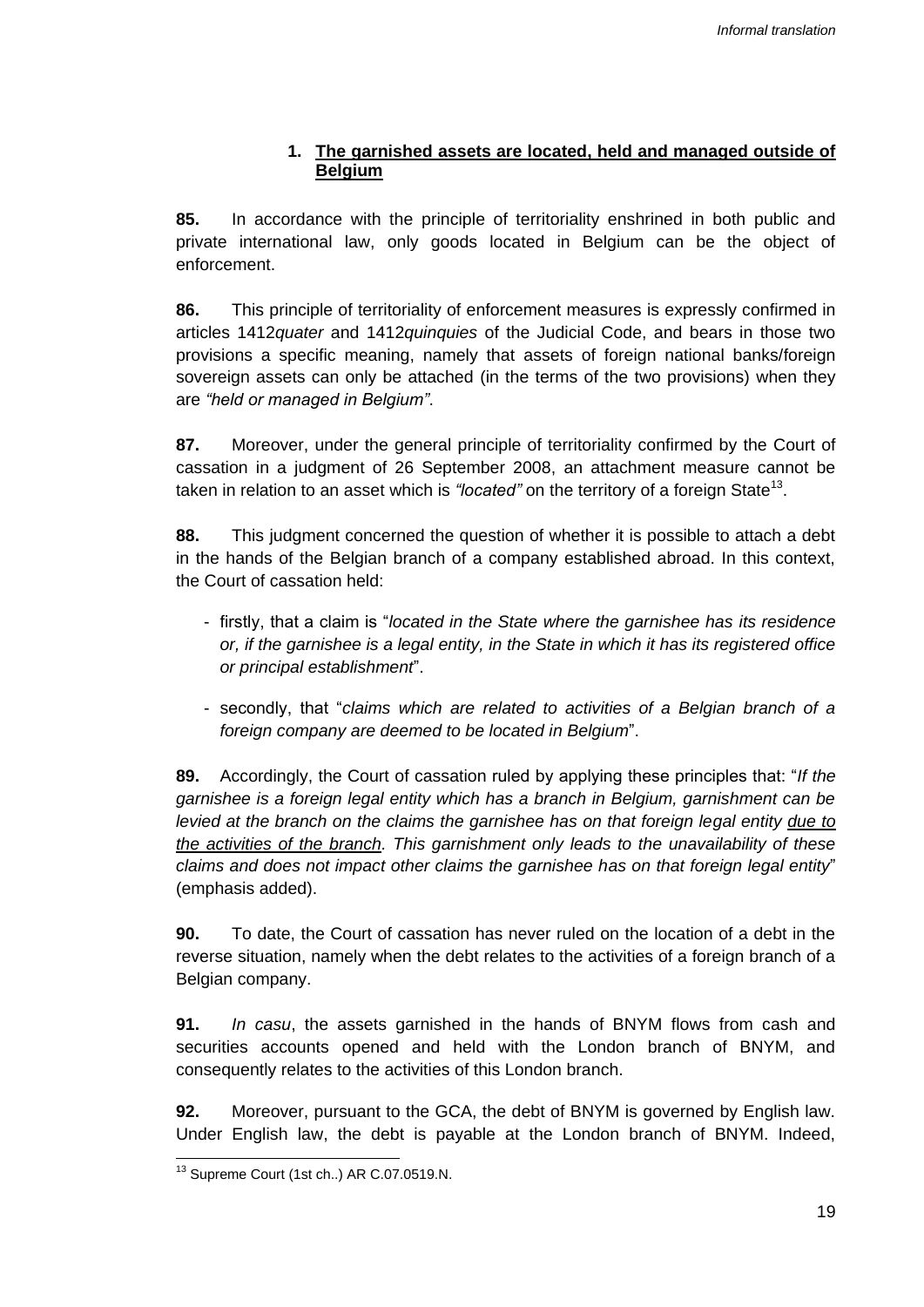according to a well-established rule of English law, a debt due by a bank in respect of an account held at a branch is treated as payable at that branch only.

**93.** As a consequence, the debt of BNYM is deemed to be situated in England. Moreover, this debt is also held and managed there, at the London branch of BNYM.

**94.** It follows from the foregoing that the assets which the Stati Parties claim for payment are located, held and managed in England. They cannot be the object of enforcement measures in Belgium.

#### **2. The garnished assets enjoy immunity from enforcement**

**95.** The immunity regime applicable to the assets of which the Stati Parties claim payment is determined by the circumstance that the said assets are held and managed by NBK, which is the Central Bank of sovereign state Kazakhstan.

**96.** Yet, pursuant to customary international law, the immunity of central banks is absolute. Indeed, article 21 of the 2004 United Nations Convention on Jurisdictional Immunities of States and Their Property (hereafter, the "**UN Immunity Convention of 2004**") – signed by Belgium on 22 April 2005 and which will soon be ratified by Belgium<sup>14</sup> – stipulates an irrefutable presumption that property of a central bank has sovereign/governmental purposes, and thus enjoys immunity. In other words, the UN Immunity Convention of 2004 does not allow demonstrating that the assets of a central bank have a private/commercial purpose.

**97.** Both the Court of cassation and the Constitutional Court have confirmed the customary law nature of the UN Immunity Convention of 2004 $^{15}$ .

**98.** Besides, under Article 1412*quater*, §2, of the Judicial Code, a creditor is only entitled to attach the assets held and managed by a foreign central banks in Belgium if it is demonstrated that the said assets are "*exclusively intended for an economic or commercial private activity*". In the case at hand, the governmental purpose is manifestly clear. The assets which the Stati Parties claim for payment are part of the NFRK, which purses two objectives: on the one hand, the stability of the revenues of the government and, on the other hand, the safeguard of funds for future generations. Both objectives are, *par excellence*, public purposes.

**99.** Moreover, even if the regime from enforcement of foreign States in general was applicable (*quod non*), the assets would still be covered by immunity.

 <sup>14</sup> *Parliamentary doc.* Chamber 2014-15, n° 54K1241/001, Proposed law inserting in the Judicial Code an article 1412quinquies governing the attachment of goods belonging to a third State or an international organisation, 2 July 2015, p. 3: "*Furthermore, we can point to the forthcoming ratification by our country of the 2004 United Nations Convention on the Immunity of States and their Property"*.

<sup>15</sup> Court of cassation 11 December 2014, AR C.13.0537.F, *NML t. Argentinië*, *Pas*., 2014, n° 12, p. 2860; Constitutional Court, decision of 27 April 2017, n° 48/2017, B.13.3.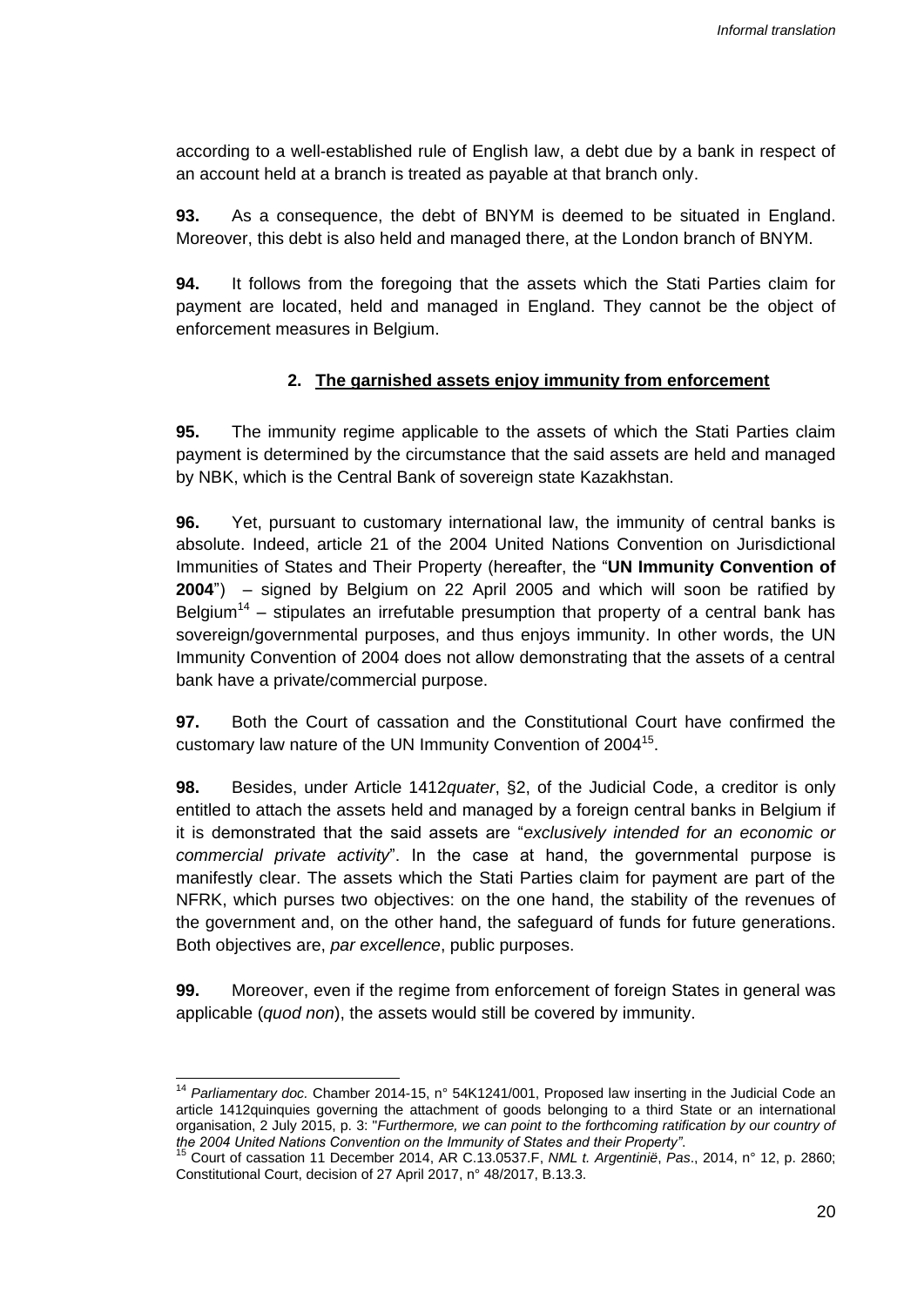**100.** This immunity is indeed determined by the purpose of the seized assets. More specifically, assets of foreign States in principle enjoy immunity from execution, with the exception of the demonstration by the seizing creditor of the allocation of these goods to a private/commercial purpose.

**101.** In the case at hand, on the one hand, the investment of State revenues in the socio-economic development of future generations is a governmental activity *par excellence*. On the other hand, the NFRK is exclusively used for the purpose of financing governmental expenses in matters of infrastructure, lodging, education and science.

**102.** Although these arguments relating to the localisation of the goods and to the immunity of execution were rejected in the Judgment dated 25 May 2018 in the specific context of the conservatory garnishment (which is subject to appeal), the Attachment Judge is required to verify, at the stage of execution, whether the executory garnishment itself is valid and regular as "*executory attachments and conservatory attachments are governed by separate sets of rules and subject to different requirements*" 16 .

<sup>16</sup> *R.P.D.B.*, v° Saisies – Généralités, Compl. VIII, Brussels, Bruylant, 1995, p. 602.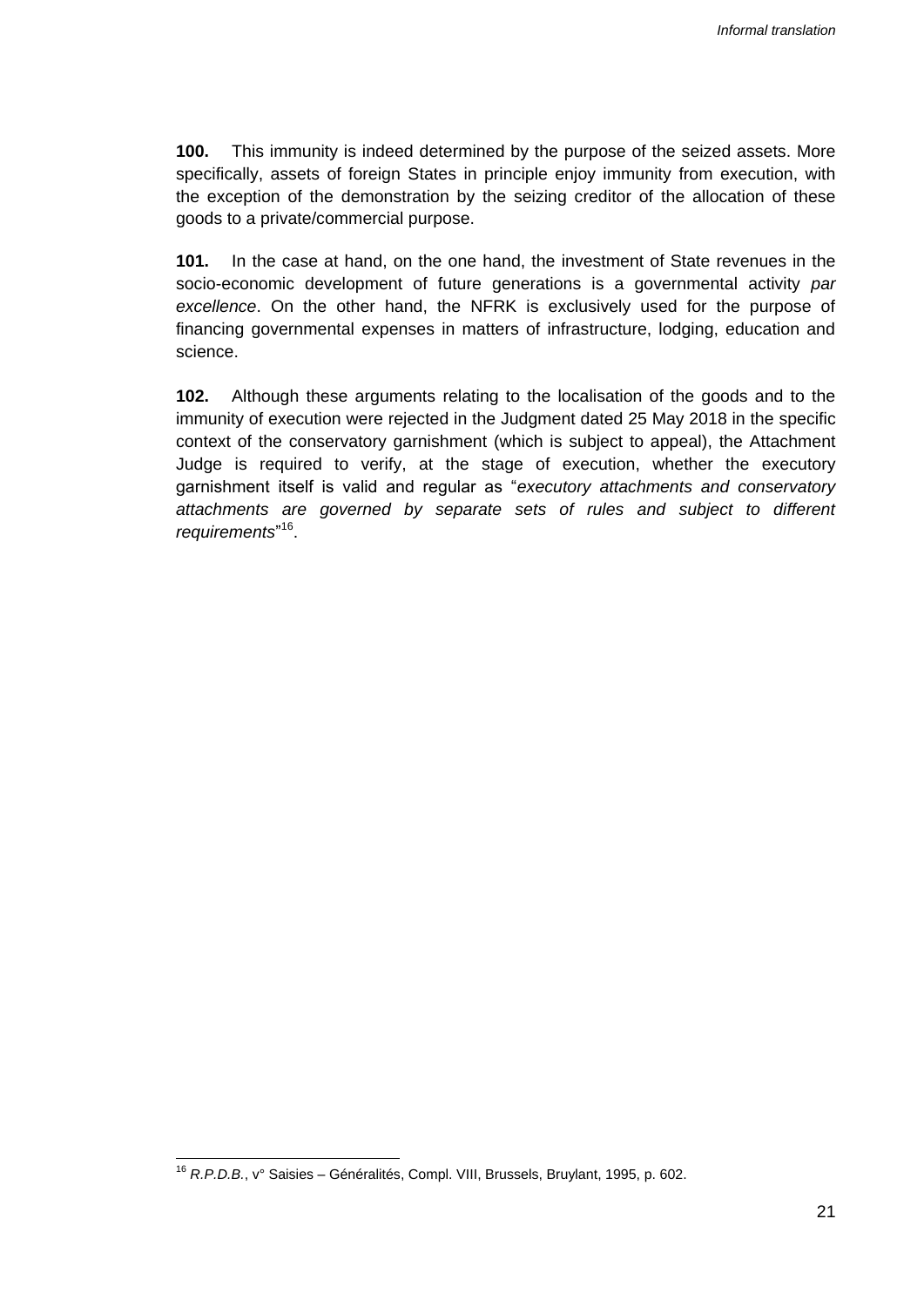The year two thousand eighteen, the twenty-seventh of June

Upon the application of **THE REPUBLIC OF KAZAKHSTAN**, represented by its Minister of Justice, with the Ministry of Justice, with offices at 010000 Astana (Kazakhstan), Left Bank, Mangilik El Street 8, House of Ministries, 13;

Represented by its counsel **Arnaud NUYTS**, **Hakim BOULARBAH** and **Charlotte VAN THEMSCHE**, lawyers, with offices at 1000 Brussels, 3 Boulevard de l'Empereur (a.nuyts@liedekerke.com, h.boularbah@liedekerke.com and c.vanthemsche@liedekerke.com, T.: + 32 2 551 14 72).

The undersigned, Anne *VAN DEN BERGHE*, bailiff, with office at 1050 Ixelles, Avenue de la Couronne, 145 Bloc F  $4<sup>th</sup>$  floor,

Have **SERVED** and declared to:

1) Mr **STATI Anatolie**, entrepreneur, domiciled at MD-2008\Moldavia, 20 Dragomirna Street, Chisinau; Represented by counsel Stan BRIJS, Sophie JACMAIN and Jean-François VAN DROOGHENBROECK, lawyers, with offices at 1000 Brussels, 120 Chaussée de la Hulpe, where he has elected domicile in his writ of service dated 12 June 2018.

where was present and talking to [Karen Paridaen, lawyer]

declared as such, which has endorsed my original,

*O pursuant to article 38, §1 of the JC, not having been able to serve the present writ as is stated in art. 35 of the JC, I have served a copy under sealed envelope pursuant to ar. 44 of the JC at ............h ..............min;* 

2) Mr **STATI Gabriel**, entrepreneur, domiciled at MD-2008\Moldavia, 1A Ghioceilor Street, Chisinau; Represented by counsel Stan BRIJS, Sophie JACMAIN and Jean-François VAN DROOGHENBROECK, lawyers, with offices at 1000 Brussels, 120 Chaussée de la Hulpe, where he has elected domicile in his writ of service dated 12 June 2018.

where was present and talking to [Karen Paridaen, lawyer]

declared as such, which has endorsed my original,

*O pursuant to article 38, §1 of the JC, not having been able to serve the present writ as is stated in art. 35 of the JC, I have served a copy under sealed envelope pursuant to ar. 44 of the JC at ............h ..............min;*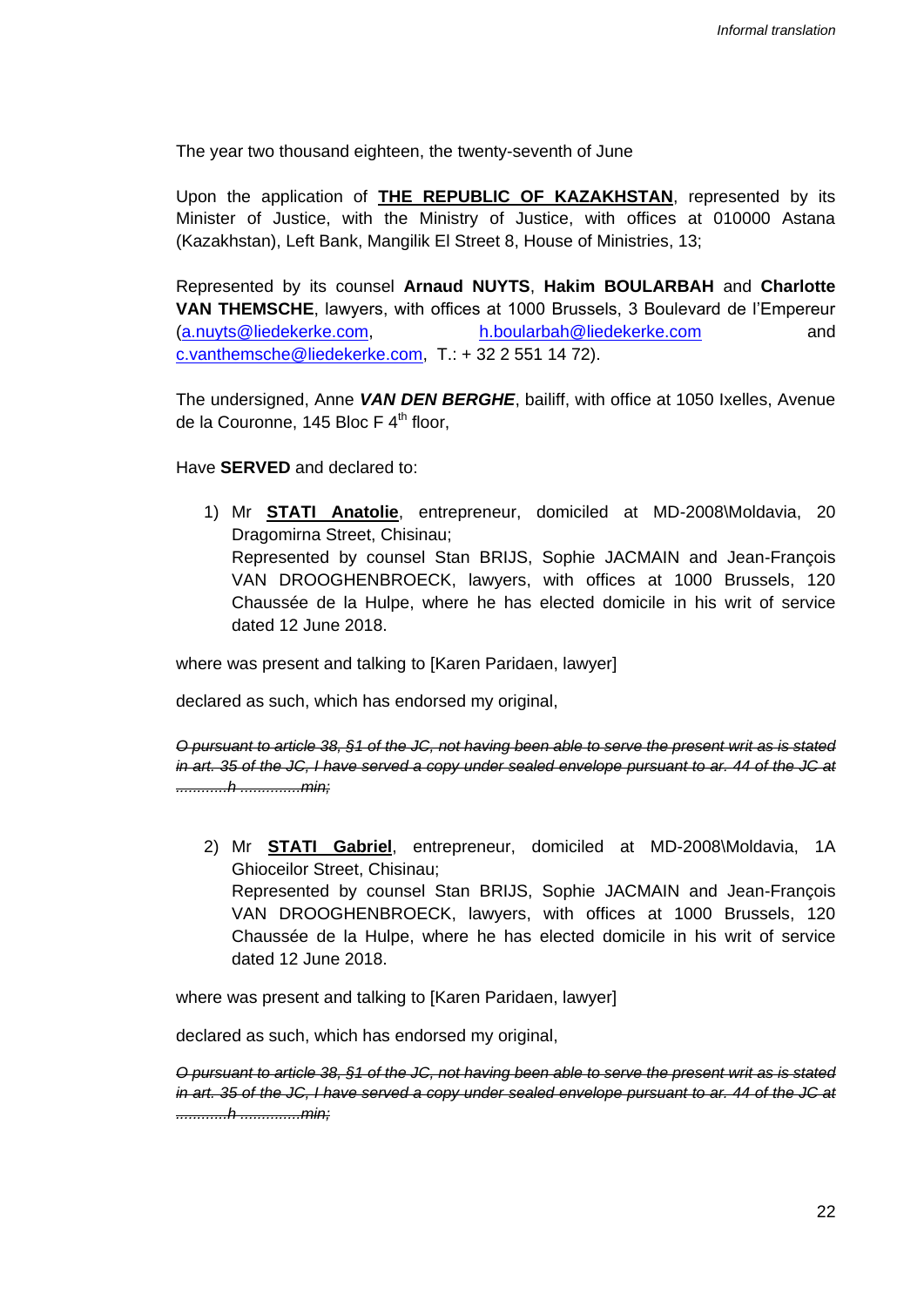3) The company under foreign law **ASCOM GROUP SA**, with registered office in Moldavia, MD-2008 Chisniau, 75A Mateevici Street; Represented by counsel Stan BRIJS, Sophie JACMAIN and Jean-François VAN DROOGHENBROECK, lawyers, with offices at 1000 Brussels, 120 Chaussée de la Hulpe, where he has elected domicile in his writ of service dated 12 June 2018.

where was present and talking to [Karen Paridaen, lawyer]

declared as such, which has endorsed my original,

*O pursuant to article 38, §1 of the JC, not having been able to serve the present writ as is stated in art. 35 of the JC, I have served a copy under sealed envelope pursuant to ar. 44 of the JC at ............h ..............min;* 

4) The company under foreign law **TERRA RAF TRANS TRAIDING LTD**, with registered office in Gibraltar, GI-13/1 Line Wall Road; Represented by counsel Stan BRIJS, Sophie JACMAIN and Jean-François VAN DROOGHENBROECK, lawyers, with offices at 1000 Brussels, 120 Chaussée de la Hulpe, where he has elected domicile in his writ of service dated 12 June 2018.

where was present and talking to [Karen Paridaen, lawyer]

declared as such, which has endorsed my original,

*O pursuant to article 38, §1 of the JC, not having been able to serve the present writ as is stated in art. 35 of the JC, I have served a copy under sealed envelope pursuant to ar. 44 of the JC at ............h ..............min;* 

That the requesting party hereby formulates an OPPOSITION to the Ex Parte Exequatur Order executed in the hands of the S.A. THE BANK OF NEW YORK MELLON by writ of the bailiff Ben VAN SCHEL, deputy to Stefan SACRE, bailiff with offices at 1081 Koekelberg, Avenue de la Jette 32, dated 12 June 2018

In the same conte'xt, at parallel dates and request as above, I have, above-mentioned and undersigned Bailiff, served a WRIT OF SUMMONS to the pre-qualified notified party to appear **on Thursday sixteen August two thousand eioghteen at eight hours forty-five minutes in the morning, before the French-speaking Court of Attachment to the Court of First Instance of Brussels (sitting in vacation hearing, sitting at the ordinary room of its hearings, Room 3, at the Palace of Justice, extension, rue des Quatres-Bras, 13, audit Brussel**s.

IN ORDER TO: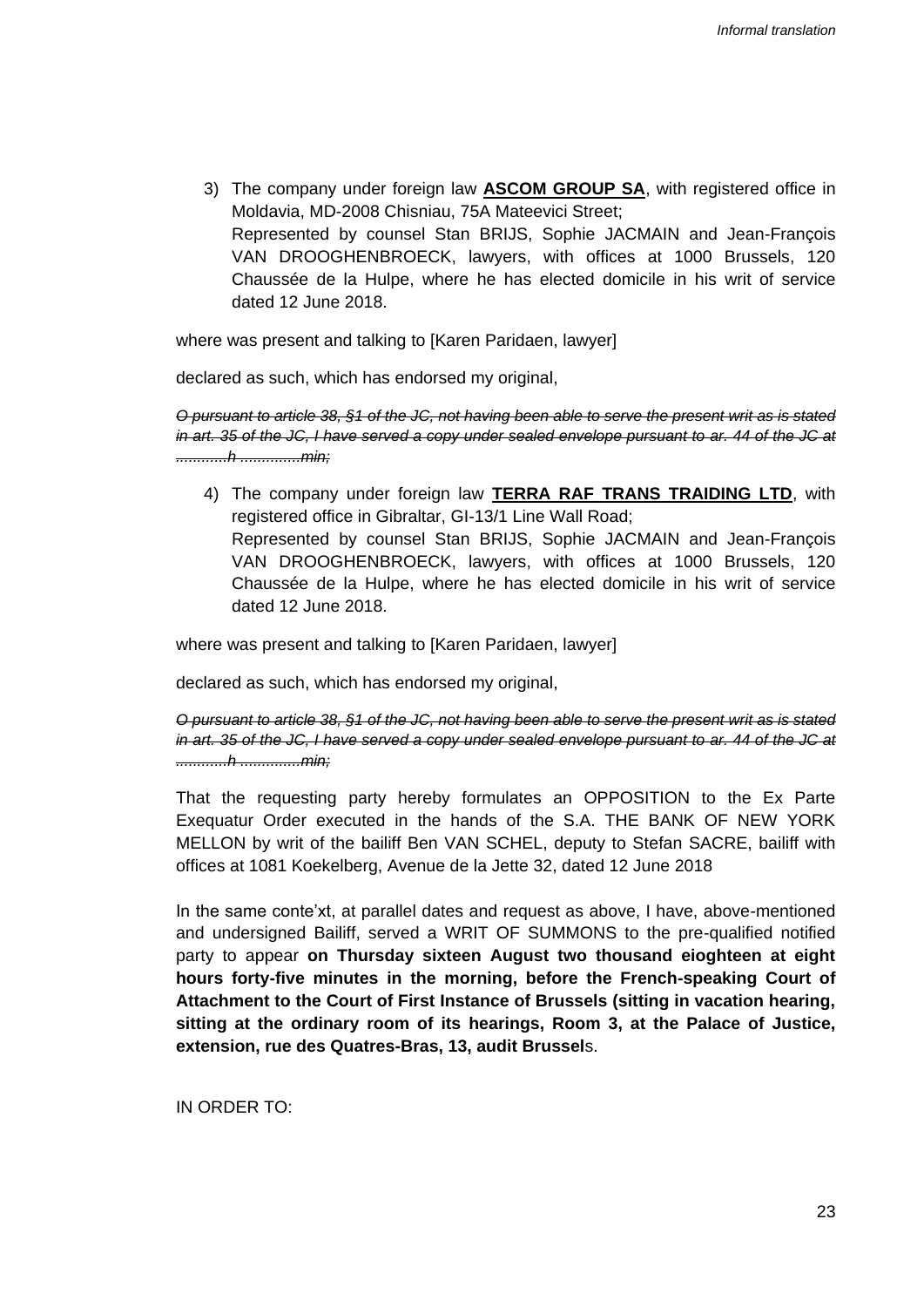- Find that it has in no way been established that the garnishee, Bank of New York Mellon SA/NV, owes any debt towards the seized debtor, the Republic of Kazakhstan, and that such allegation (which is completely unfounded) according to which there could potentially exist such a debt is the subject of a dispute pending before the competent trial court, namely the English courts;
- Declare that BNYM cannot release in the hands of the bailiff any assets that it would hold in name of a third party, in particular the assets that BNYM would hold in name of the National Bank of Kazakhstan under a Global Custody Agreement dated 24 December 2011 ("**GCA**");
- Order a stay of the execution process pending the final outcome of the English proceedings, before the competent trial court under the GCA, regarding the nature of the debt of BNYM under the GCA, and in particular the identity of the creditor of this debt;
- Order the lifting of the executory garnishment in so far as it concerns the sum of 530 million USD owed by BNYM to a third party, the National Bank of Kazakhstan, pursuant to the GCA;
- Order a stay of the execution process pending the final outcome of the proceedings before the French-speaking Court of First Instance of Brussels on the third-party opposition of the RoK against the *Ex Parte* Exequatur Order of an arbitral award;
- Order a suspension of the enforceability of the *Ex Parte* Exequatur Order pending a decision of the French-speaking Court of First Instance of Brussels on the third-party opposition of the RoK against this Order;
- Declare that the executory garnishment has been laid on non-seizable assets and, as a result, order the lifting of the executory garnishment;
- Order the Stati Parties to support the RoK's costs, including the costs of service and the procedural indemnity pursu estimated at its maximum amount for unquantifiable claims of EUR 12,000.00.

And at the same time and in the sam writ, I have, undersigned bailiff, DENUNCIATED the present writ to

the Limited Company THE BANK OF NEW YORK MELLON, with registered offices at the BCE under the number 0806.743.159, and headquarters at 1000 Brussels, Rue Montoyer, 46

where was present and talking to [Bart Van Look, employee]

declared as such, which has endorsed my original,